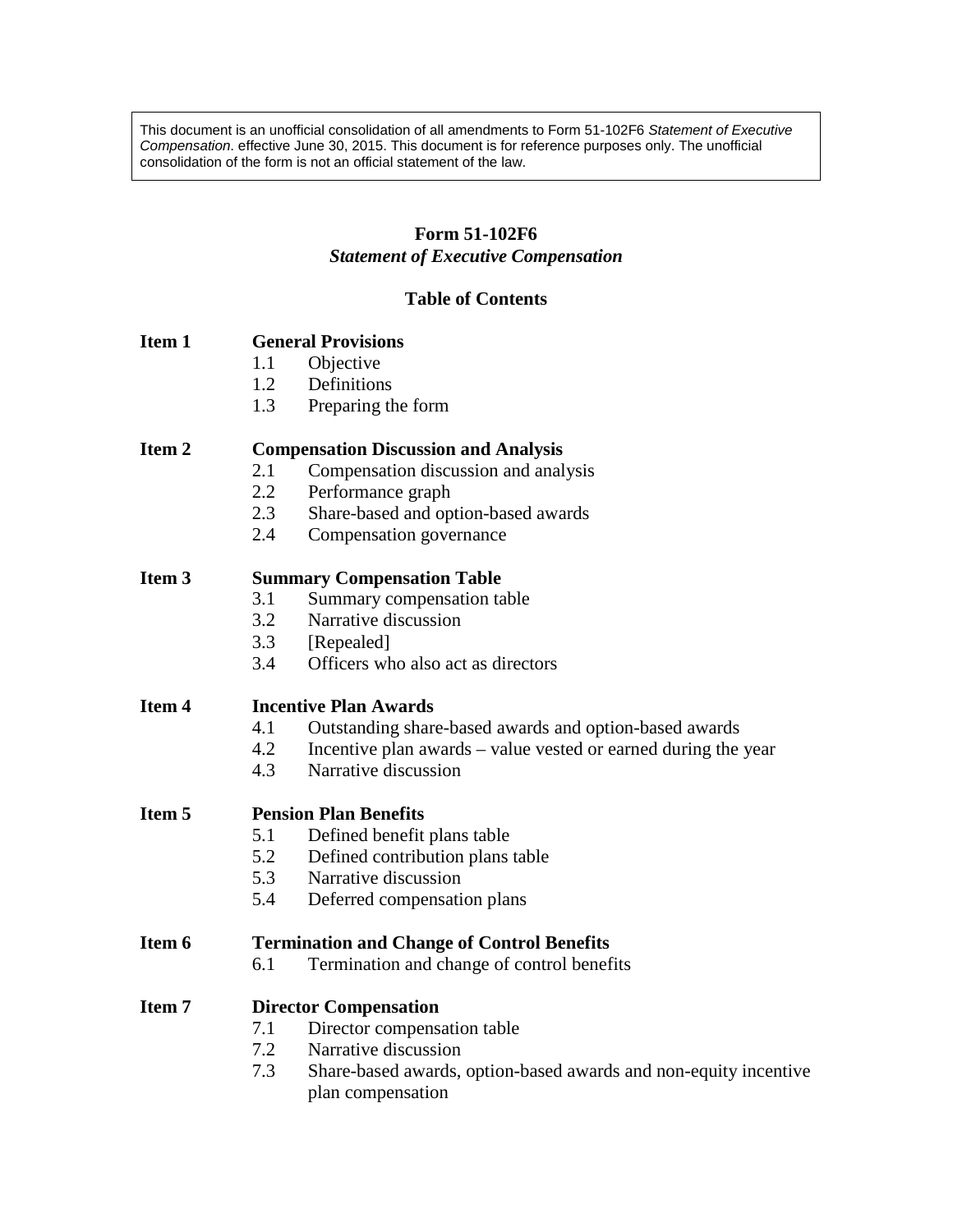## **Item 8 Companies Reporting in the United States**

8.1 Companies reporting in the United States

# **Item 9 Effective Date and Transition**<br>9.1 Effective date

- 9.1 Effective date<br>9.2 Transition
- **Transition**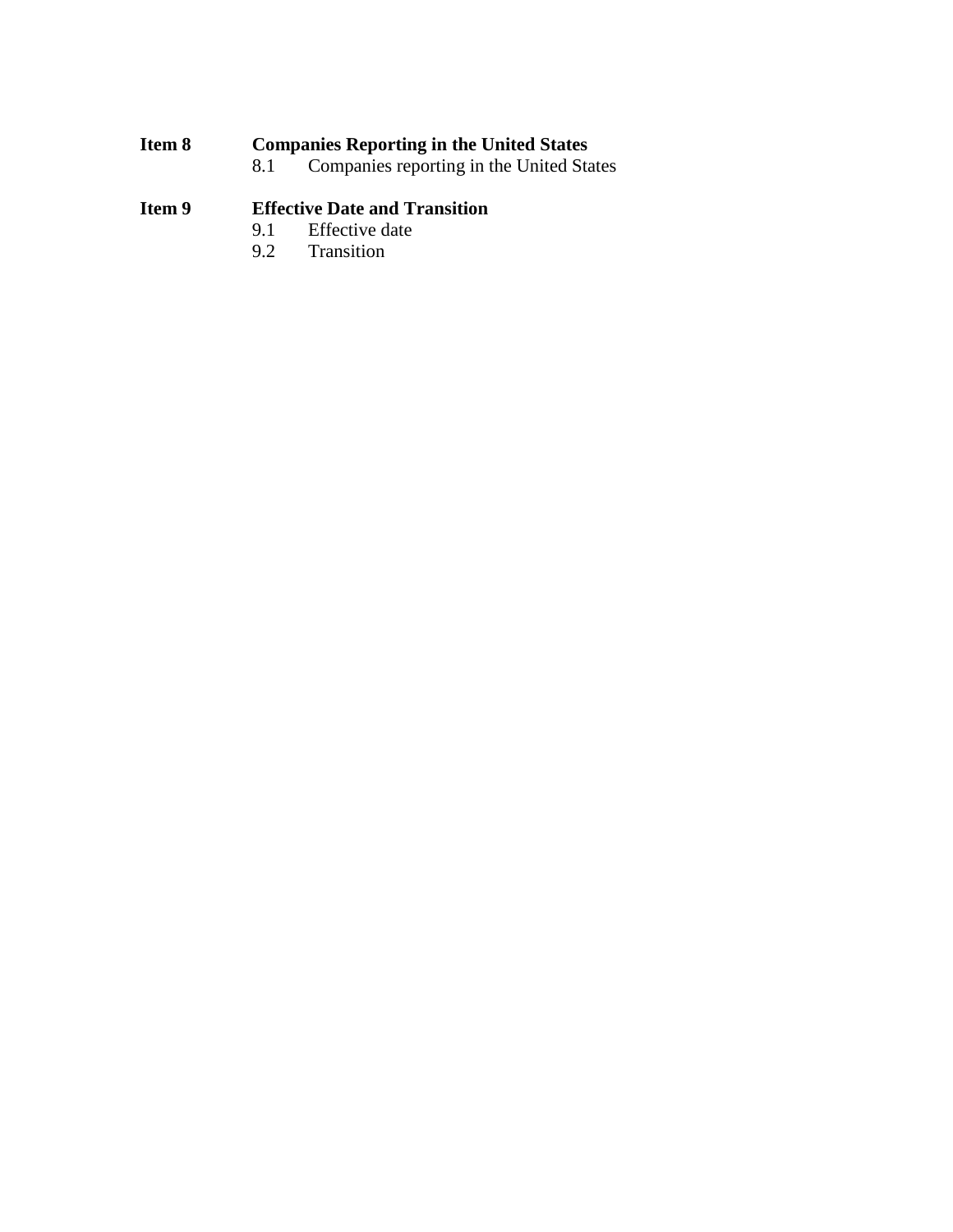## **Form 51-102F6** *Statement of Executive Compensation*

## **ITEM 1 – GENERAL PROVISIONS**

#### **1.1 Objective**

All direct and indirect compensation provided to certain executive officers and directors for, or in connection with, services they have provided to the company or a subsidiary of the company must be disclosed in this form.

The objective of this disclosure is to communicate the compensation the company paid, made payable, awarded, granted, gave or otherwise provided to each NEO and director for the financial year, and the decision-making process relating to compensation. This disclosure will provide insight into executive compensation as a key aspect of the overall stewardship and governance of the company and will help investors understand how decisions about executive compensation are made.

A company's executive compensation disclosure under this form must satisfy this objective and subsections 9.3.1(1) or 11.6(1) of the Instrument.

## **1.2 Definitions**

If a term is used in this form but is not defined in this section, refer to subsection 1.1(1) of the Instrument or to National Instrument 14-101 *Definitions*.

In this form,

**"CEO"** means an individual who acted as chief executive officer of the company, or acted in a similar capacity, for any part of the most recently completed financial year;

**"CFO"** means an individual who acted as chief financial officer of the company, or acted in a similar capacity, for any part of the most recently completed financial year;

**"closing market price"** means the price at which the company's security was last sold, on the applicable date,

- (a) in the security's principal marketplace in Canada, or
- (b) if the security is not listed or quoted on a marketplace in Canada, in the security's principal marketplace;

**"company"** includes other types of business organizations such as partnerships, trusts and other unincorporated business entities;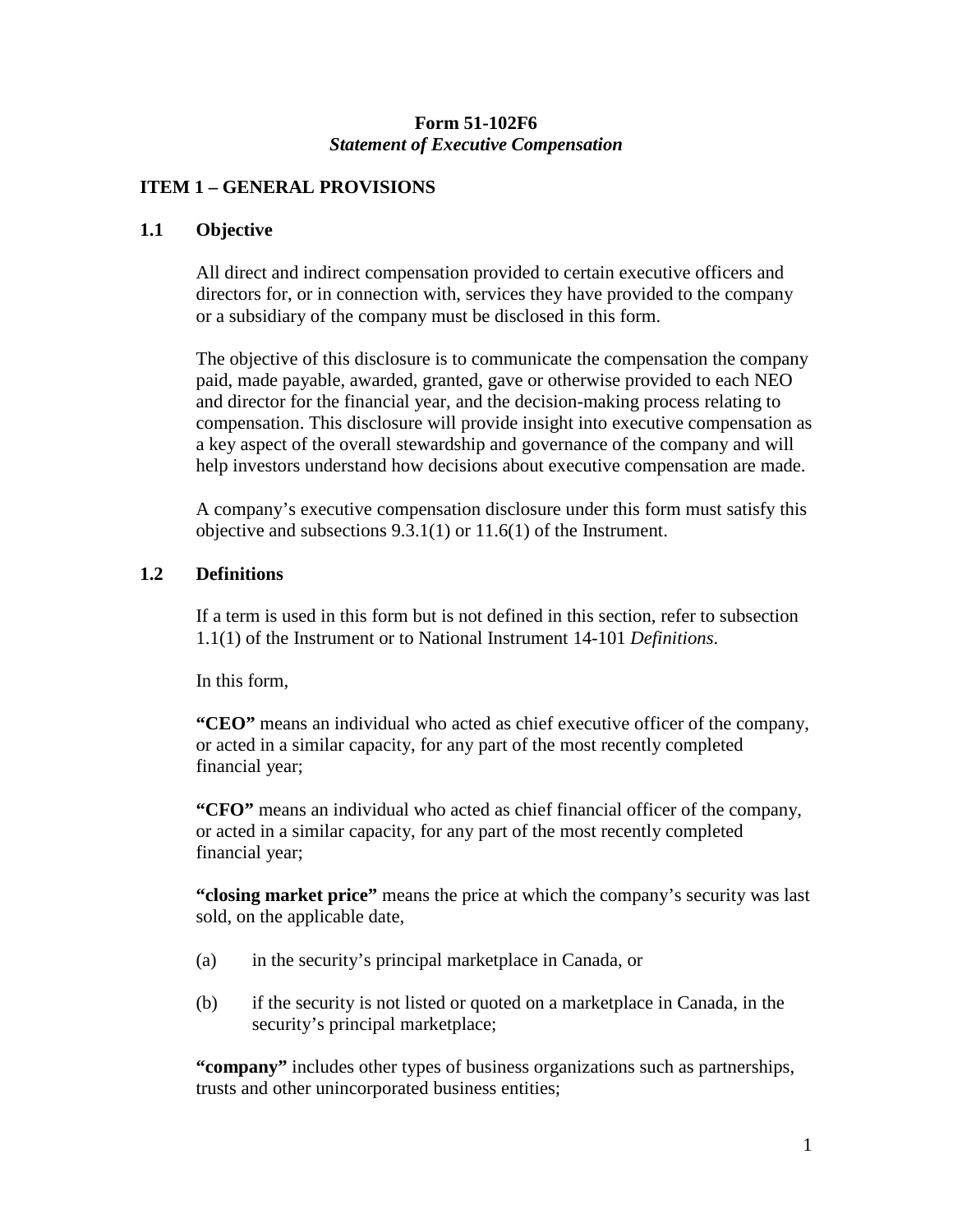**"equity incentive plan"** means an incentive plan, or portion of an incentive plan, under which awards are granted and that falls within the scope of IFRS 2 *Sharebased Payment*;

**"external management company"** includes a subsidiary, affiliate or associate of the external management company;

**"grant date"** means a date determined for financial statement reporting purposes under IFRS 2 *Share-based Payment*;

**"incentive plan"** means any plan providing compensation that depends on achieving certain performance goals or similar conditions within a specified period;

**"incentive plan award"** means compensation awarded, earned, paid, or payable under an incentive plan;

**"NEO"** or **"named executive officer"** means each of the following individuals:

- (a) a CEO;
- (b) a CFO;
- (c) each of the three most highly compensated executive officers of the company, including any of its subsidiaries, or the three most highly compensated individuals acting in a similar capacity, other than the CEO and CFO, at the end of the most recently completed financial year whose total compensation was, individually, more than \$150,000, as determined in accordance with subsection 1.3(6), for that financial year; and
- (d) each individual who would be an NEO under paragraph (c) but for the fact that the individual was neither an executive officer of the company or its subsidiaries, nor acting in a similar capacity, at the end of that financial year;

**"non-equity incentive plan"** means an incentive plan or portion of an incentive plan that is not an equity incentive plan;

"**option-based award**" means an award under an equity incentive plan of options, including, for greater certainty, share options, share appreciation rights, and similar instruments that have option-like features;

**"plan"** includes any plan, contract, authorization, or arrangement, whether or not set out in any formal document, where cash, securities, similar instruments or any other property may be received, whether for one or more persons;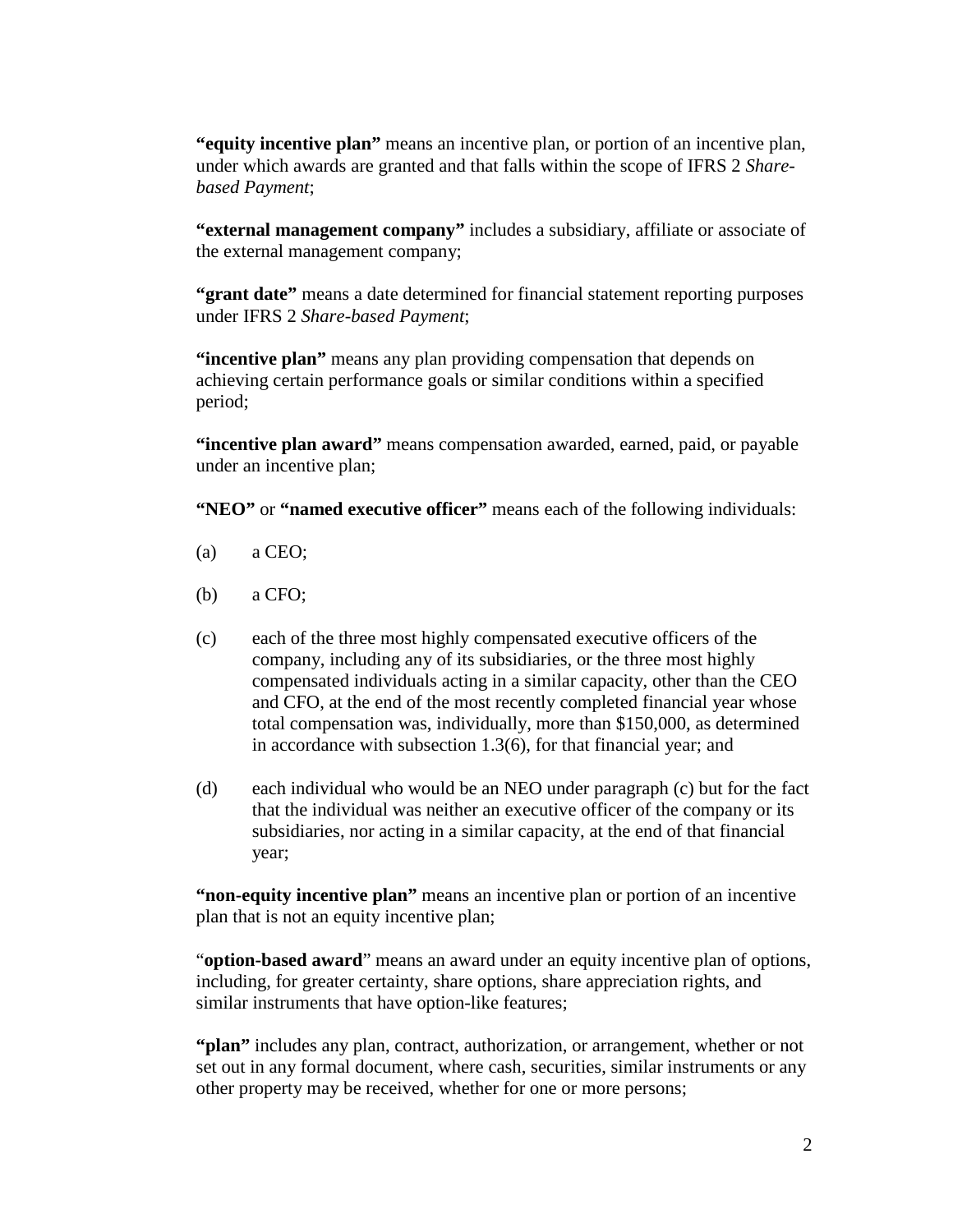**"replacement grant"** means an option that a reasonable person would consider to be granted in relation to a prior or potential cancellation of an option;

**"repricing"** means, in relation to an option, adjusting or amending the exercise or base price of the option, but excludes any adjustment or amendment that equally affects all holders of the class of securities underlying the option and occurs through the operation of a formula or mechanism in, or applicable to, the option;

**"share-based award"** means an award under an equity incentive plan of equitybased instruments that do not have option-like features, including, for greater certainty, common shares, restricted shares, restricted share units, deferred share units, phantom shares, phantom share units, common share equivalent units, and stock.

## **1.3 Preparing the form**

#### **(1) All compensation to be included**

- (a) When completing this form, the company must disclose all compensation paid, payable, awarded, granted, given, or otherwise provided, directly or indirectly, by the company, or a subsidiary of the company, to each NEO and director, in any capacity, including, for greater certainty, all plan and non-plan compensation, direct and indirect pay, remuneration, economic or financial award, reward, benefit, gift or perquisite paid, payable, awarded, granted, given, or otherwise provided to the NEO or director for services provided and for services to be provided, directly or indirectly, to the company or a subsidiary of the company.
- (b) Despite paragraph (a), in respect of the Canada Pension Plan, similar government plans, and group life, health, hospitalization, medical reimbursement and relocation plans that do not discriminate in scope, terms or operation and are generally available to all salaried employees, the company is not required to disclose as compensation
	- (i) any contributions or premiums paid or payable by the company on behalf of an NEO, or of a director, under these plans, and
	- (ii) any cash, securities, similar instruments or any other property received by an NEO, or by a director, under these plans.
- (c) For greater certainty, the plans described in paragraph (b) include plans that provide for such benefits after retirement.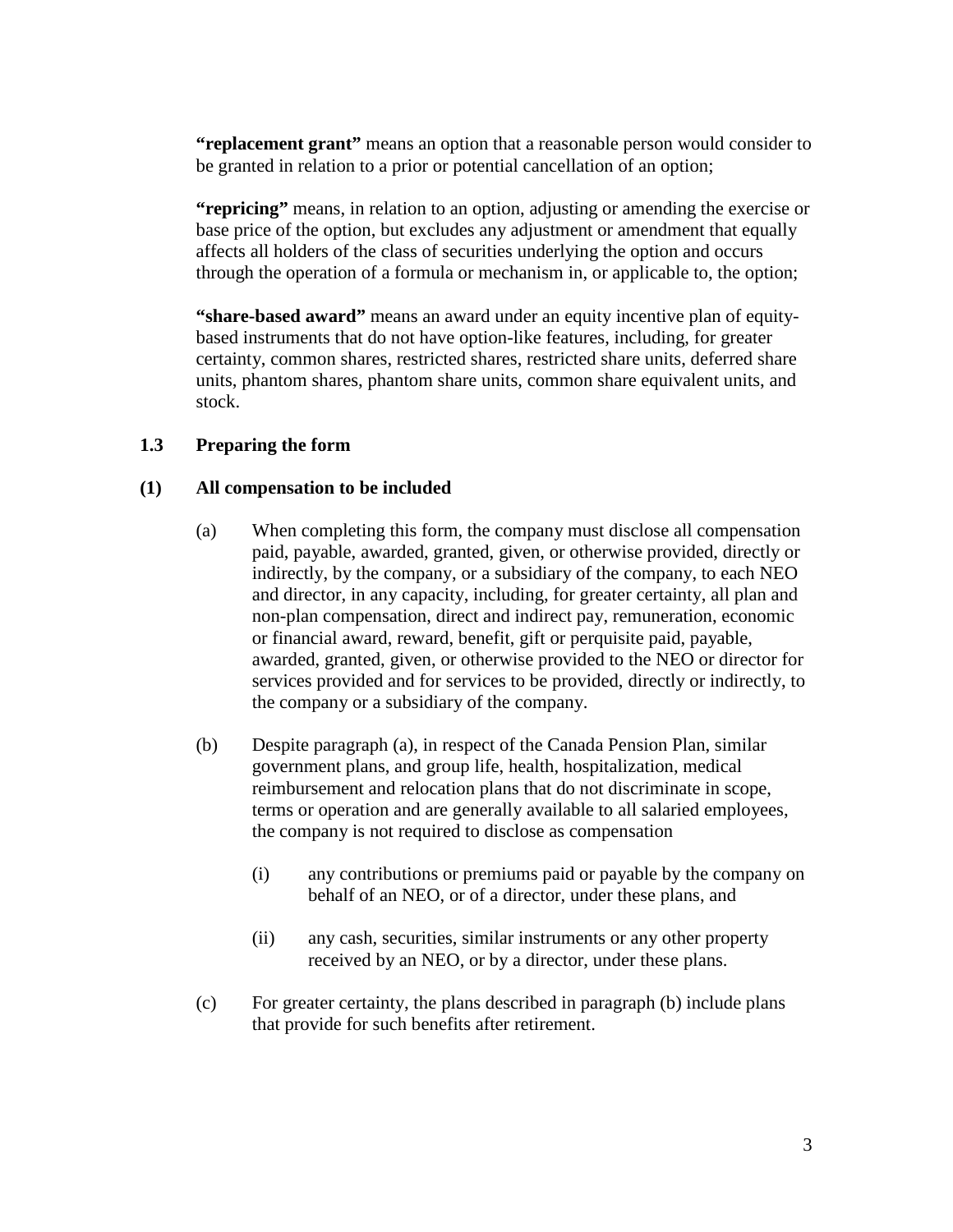(d) If an item of compensation is not specifically mentioned or described in this form, it is to be disclosed in column (h) ("All other compensation") of the summary compensation table in section 3.1.

## **(2) Departures from format**

- (a) Although the required disclosure must be made in accordance with this form, the disclosure may
	- (i) omit a table, column of a table, or other prescribed information, if it does not apply, and
	- (ii) add a table, column, or other information if
		- (A) necessary to satisfy the objective in section 1.1, and
		- (B) to a reasonable person, the table, column, or other information does not detract from the prescribed information in the summary compensation table in section 3.1.
- (b) Despite paragraph (a), a company must not add a column in the summary compensation table in section 3.1.

#### **(3) Information for full financial year**

If an NEO acted in that capacity for the company during part of the financial year for which disclosure is required in the summary compensation table, provide details of all of the compensation that the NEO received from the company for that financial year. This includes compensation the NEO earned in any other position with the company during the financial year.

Do not annualize compensation in a table for any part of a year when an NEO was not in the service of the company. Annualized compensation may be disclosed in a footnote.

#### **(4) External management companies**

- (a) If one or more individuals acting as an NEO of the company are not employees of the company, disclose the names of those individuals.
- (b) If an external management company employs or retains one or more individuals acting as NEOs or directors of the company and the company has entered into an understanding, arrangement or agreement with the external management company to provide executive management services to the company directly or indirectly, disclose any compensation that: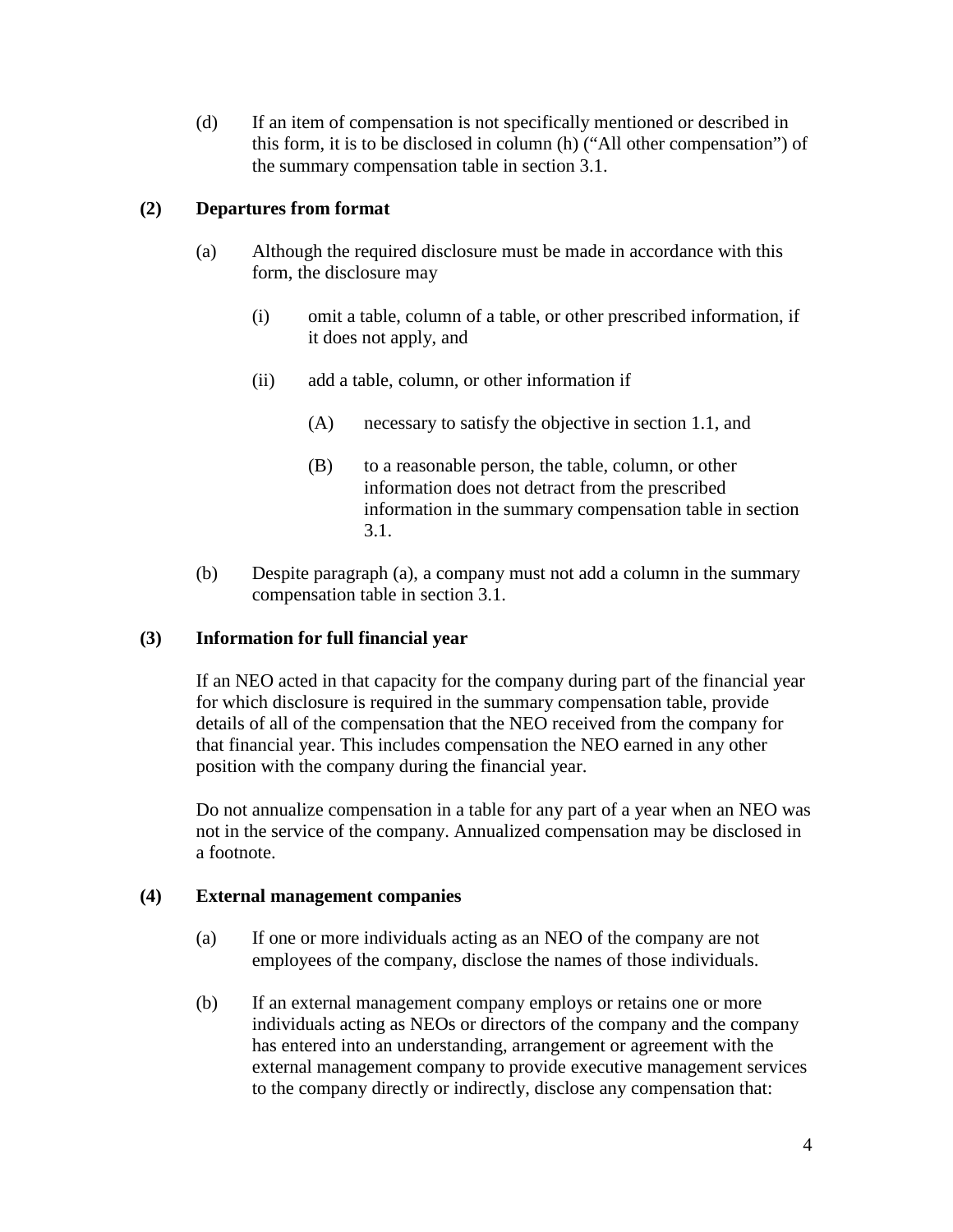- (i) the company paid directly to an individual employed, or retained by the external management company, who is acting as an NEO or director of the company; and
- (ii) the external management company paid to the individual that is attributable to the services they provided to the company directly or indirectly.
- (c) If an external management company provides the company's executive management services and also provides executive management services to another company, disclose the entire compensation the external management company paid to the individual acting as an NEO or director, or acting in a similar capacity, in connection with services the external management company provided to the company, or the parent or a subsidiary of the company. If the management company allocates the compensation paid to an NEO or director, disclose the basis or methodology used to allocate this compensation*.*

*An NEO may be employed by an external management company and provide services to the company under an understanding, arrangement or agreement. In this case, references in this form to the CEO or CFO are references to the individuals who performed similar functions to that of the CEO or CFO. They are generally the same individuals who signed and filed annual and interim certificates to comply with National Instrument 52-109 Certification of Disclosure in Issuers' Annual and Interim Filings.* 

#### **(5) Director and NEO compensation**

Disclose any compensation awarded to, earned by, paid to, or payable to each director and NEO, in any capacity with respect to the company. Compensation to directors and NEOs must include all compensation from the company and its subsidiaries.

Disclose any compensation awarded to, earned by, paid to, or payable to, an NEO, or director, in any capacity with respect to the company, by another person or company.

#### **(6) Determining if an individual is an NEO**

For the purpose of calculating total compensation awarded to, earned by, paid to, or payable to an individual under paragraph (c) of the definition of NEO,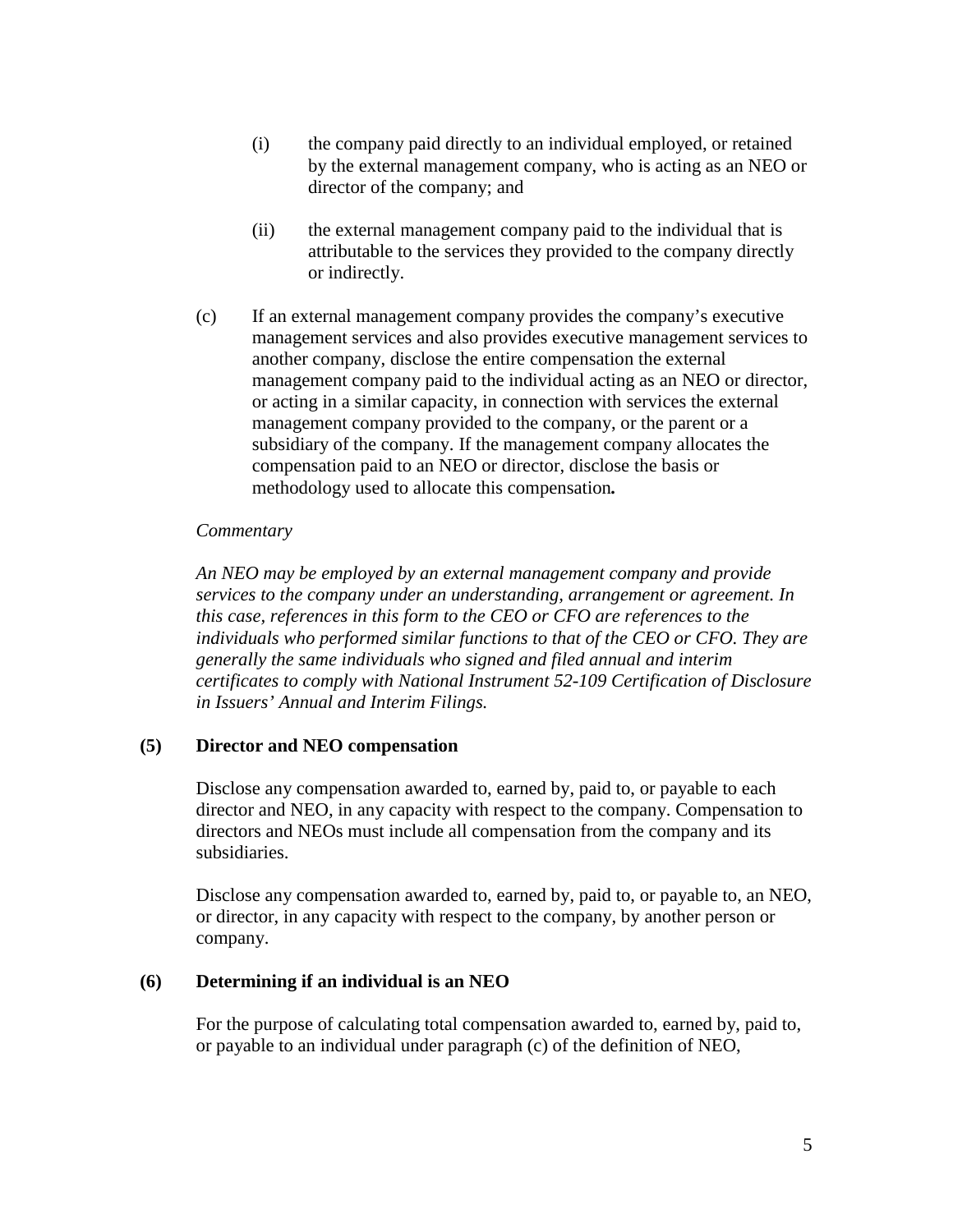- (a) use the total compensation that would be reported under column (i) of the summary compensation table required by section 3.1 for each executive officer, as if that executive officer were an NEO for the company's most recently completed financial year, and
- (b) exclude from the calculation,
	- (i) any compensation that would be reported under column (g) of the summary compensation table required by section 3.1,
	- (ii) any incremental payments, payables, and benefits to an executive officer that are triggered by, or result from, a scenario listed in section 6.1 that occurred during the most recently completed financial year, and
	- (iii) any cash compensation that relates to foreign assignments that is specifically intended to offset the impact of a higher cost of living in the foreign location, and is not otherwise related to the duties the executive officer performs for the company.

*The \$150,000 threshold in paragraph (c) of the definition of NEO only applies when determining who is an NEO in a company's most recently completed financial year. If an individual is an NEO in the most recently completed financial year, disclosure of compensation in prior years must be provided if otherwise required by this form even if total compensation in a prior year is less than \$150,000 in that year.*

#### **(7) Compensation to associates**

Disclose any awards, earnings, payments, or payables to an associate of an NEO, or of a director, as a result of compensation awarded to, earned by, paid to, or payable to the NEO or the director, in any capacity with respect to the company.

#### **(8) New reporting issuers**

- (a) Subject to paragraph (b) and subsection 3.1(1), disclose information in the summary compensation table for the three most recently completed financial years since the company became a reporting issuer.
- (b) Do not provide information for a completed financial year if the company was not a reporting issuer at any time during the most recently completed financial year, unless the company became a reporting issuer as a result of a restructuring transaction.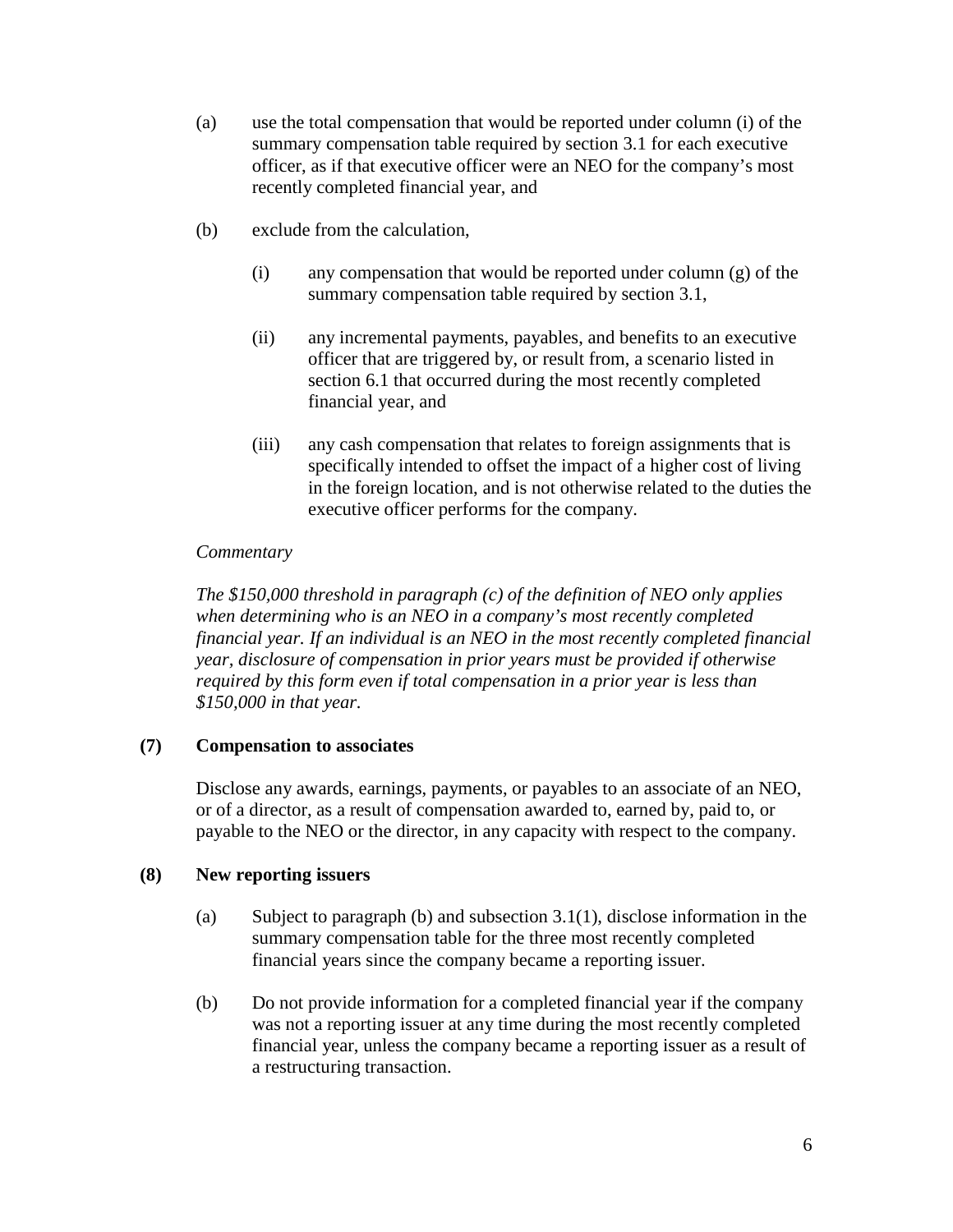(c) If the company was not a reporting issuer at any time during the most recently completed financial year and the company is completing the form because it is preparing a prospectus, discuss all significant elements of the compensation to be awarded to, earned by, paid to, or payable to NEOs of the company once it becomes a reporting issuer, to the extent this compensation has been determined.

## *Commentary*

- *1. Unless otherwise specified, information required to be disclosed under this form may be prepared in accordance with the accounting principles the company uses to prepare its financial statements, as permitted by National Instrument 52-107 Acceptable Accounting Principles and Auditing Standards.*
- *2. The definition of "director" under securities legislation includes an individual who acts in a capacity similar to that of a director.*

## **(9) Currencies**

Companies must report amounts required by this form in Canadian dollars or in the same currency that the company uses for its financial statements. A company must use the same currency in the tables in sections 3.1, 4.1, 4.2, 5.1, 5.2 and 7.1 of this form.

If compensation awarded to, earned by, paid to, or payable to an NEO was in a currency other than the currency reported in the prescribed tables of this form, state the currency in which compensation was awarded, earned, paid, or payable, disclose the currency exchange rate and describe the methodology used to translate the compensation into Canadian dollars or the currency that the company uses in its financial statements.

#### **(10) Plain language**

Information required to be disclosed under this form must be clear, concise, and presented in such a way that it provides a reasonable person an understanding of

- (a) how decisions about NEO and director compensation are made, and
- (b) how specific NEO and director compensation relates to the overall stewardship and governance of the company.

#### *Commentary*

*Refer to the plain language principles listed in section 1.5 of Companion Policy 51-102CP Continuous Disclosure Obligations for further guidance.*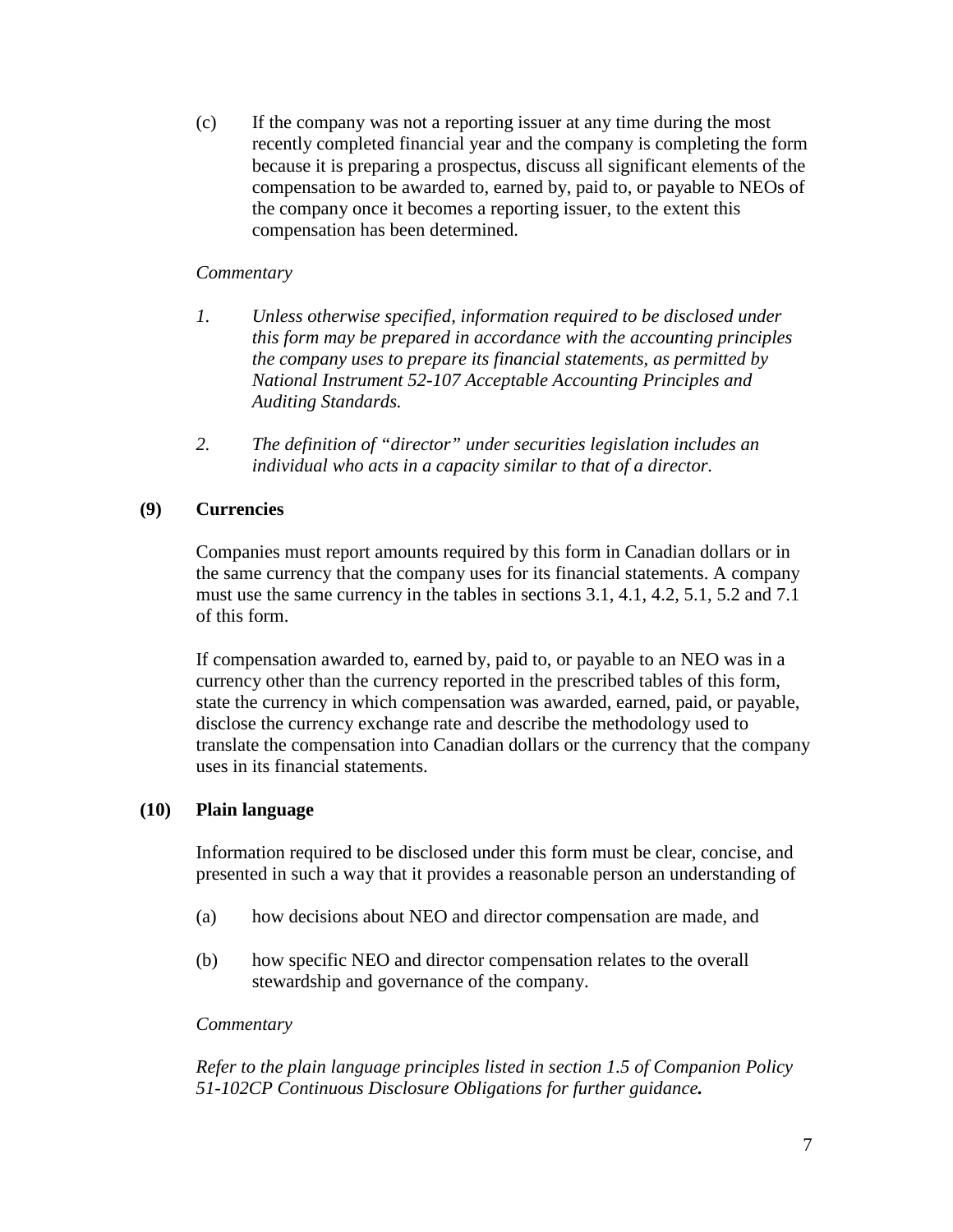## **ITEM 2 – COMPENSATION DISCUSSION AND ANALYSIS**

#### **2.1 Compensation discussion and analysis**

- **(1)** Describe and explain all significant elements of compensation awarded to, earned by, paid to, or payable to NEOs for the most recently completed financial year. Include the following:
	- (a) the objectives of any compensation program or strategy;
	- (b) what the compensation program is designed to reward;
	- (c) each element of compensation;
	- (d) why the company chooses to pay each element;
	- (e) how the company determines the amount (and, where applicable, the formula) for each element; and
	- (f) how each element of compensation and the company's decisions about that element fit into the company's overall compensation objectives and affect decisions about other elements.
- **(2)** If applicable, describe any new actions, decisions or policies that were made after the end of the most recently completed financial year that could affect a reasonable person's understanding of an NEO's compensation for the most recently completed financial year.
- **(3)** If applicable, clearly state the benchmark and explain its components, including the companies included in the benchmark group and the selection criteria.
- **(4)** If applicable, disclose performance goals or similar conditions that are based on objective, identifiable measures, such as the company's share price or earnings per share. If performance goals or similar conditions are subjective, the company may describe the performance goal or similar condition without providing specific measures.

If the company discloses performance goals or similar conditions that are non-GAAP financial measures, explain how the company calculates these performance goals or similar conditions from its financial statements.

#### *Exemption*

The company is not required to disclose performance goals or similar conditions in respect of specific quantitative or qualitative performance-related factors if a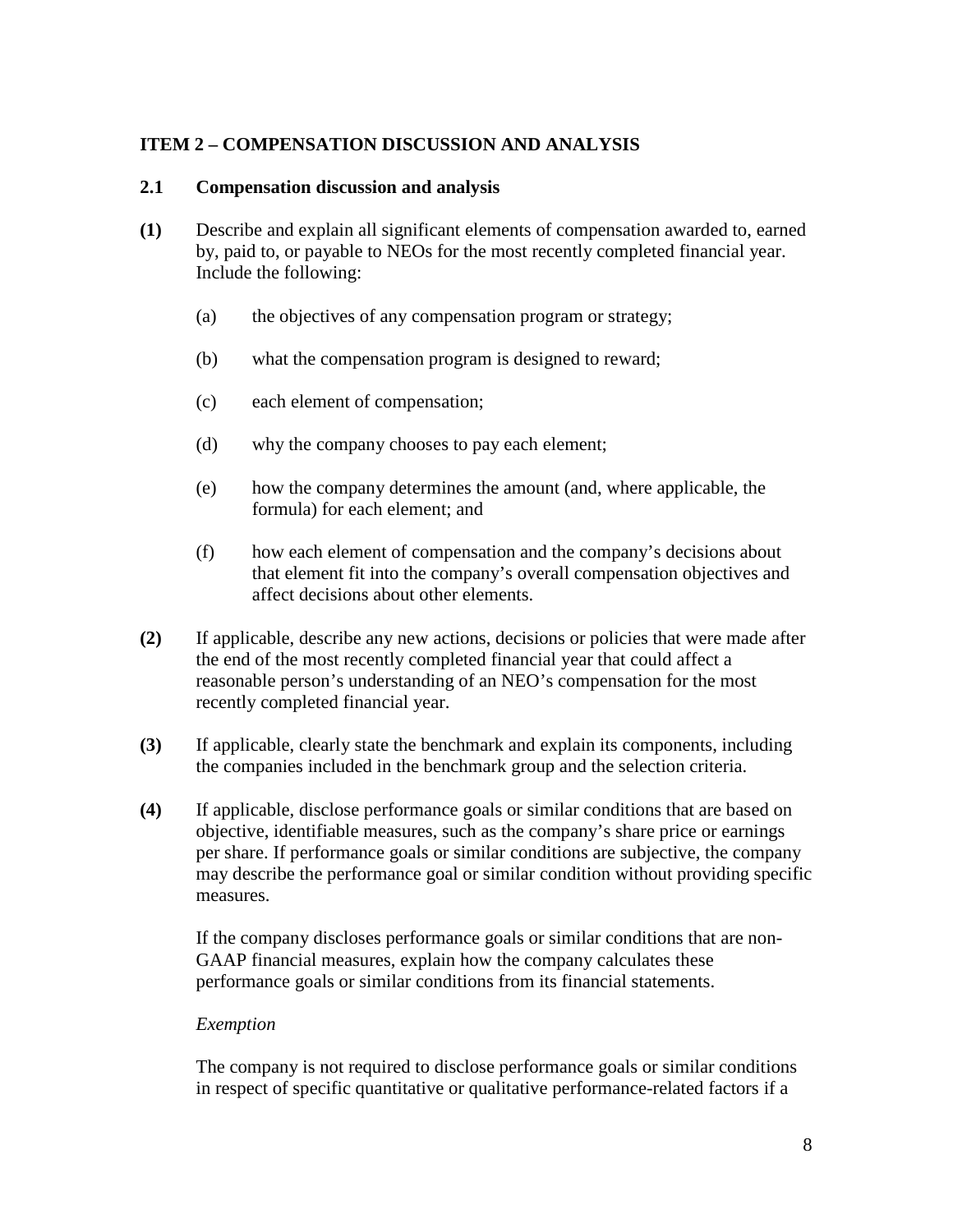reasonable person would consider that disclosing them would seriously prejudice the company's interests.

For the purposes of this exemption, a company's interests are not considered to be seriously prejudiced solely by disclosing performance goals or similar conditions if those goals or conditions are based on broad corporate-level financial performance metrics which include earnings per share, revenue growth, and earnings before interest, taxes, depreciation and amortization.

This exemption does not apply if it has publicly disclosed the performance goals or similar conditions.

If the company is relying on this exemption, state this fact and explain why disclosing the performance goals or similar conditions would seriously prejudice the company's interests.

If the company does not disclose specific performance goals or similar conditions, state what percentage of the NEO's total compensation relates to this undisclosed information and how difficult it could be for the NEO, or how likely it will be for the company, to achieve the undisclosed performance goal or similar condition.

- **(5)** Disclose whether or not the board of directors, or a committee of the board, considered the implications of the risks associated with the company's compensation policies and practices. If the implications were considered, disclose the following:
	- (a) the extent and nature of the board of directors' or committee's role in the risk oversight of the company's compensation policies and practices;
	- (b) any practices the company uses to identify and mitigate compensation policies and practices that could encourage an NEO or individual at a principal business unit or division to take inappropriate or excessive risks;
	- (c) any identified risks arising from the company's compensation policies and practices that are reasonably likely to have a material adverse effect on the company.
- **(6)** Disclose whether or not an NEO or director is permitted to purchase financial instruments, including, for greater certainty, prepaid variable forward contracts, equity swaps, collars, or units of exchange funds, that are designed to hedge or offset a decrease in market value of equity securities granted as compensation or held, directly or indirectly, by the NEO or director*.*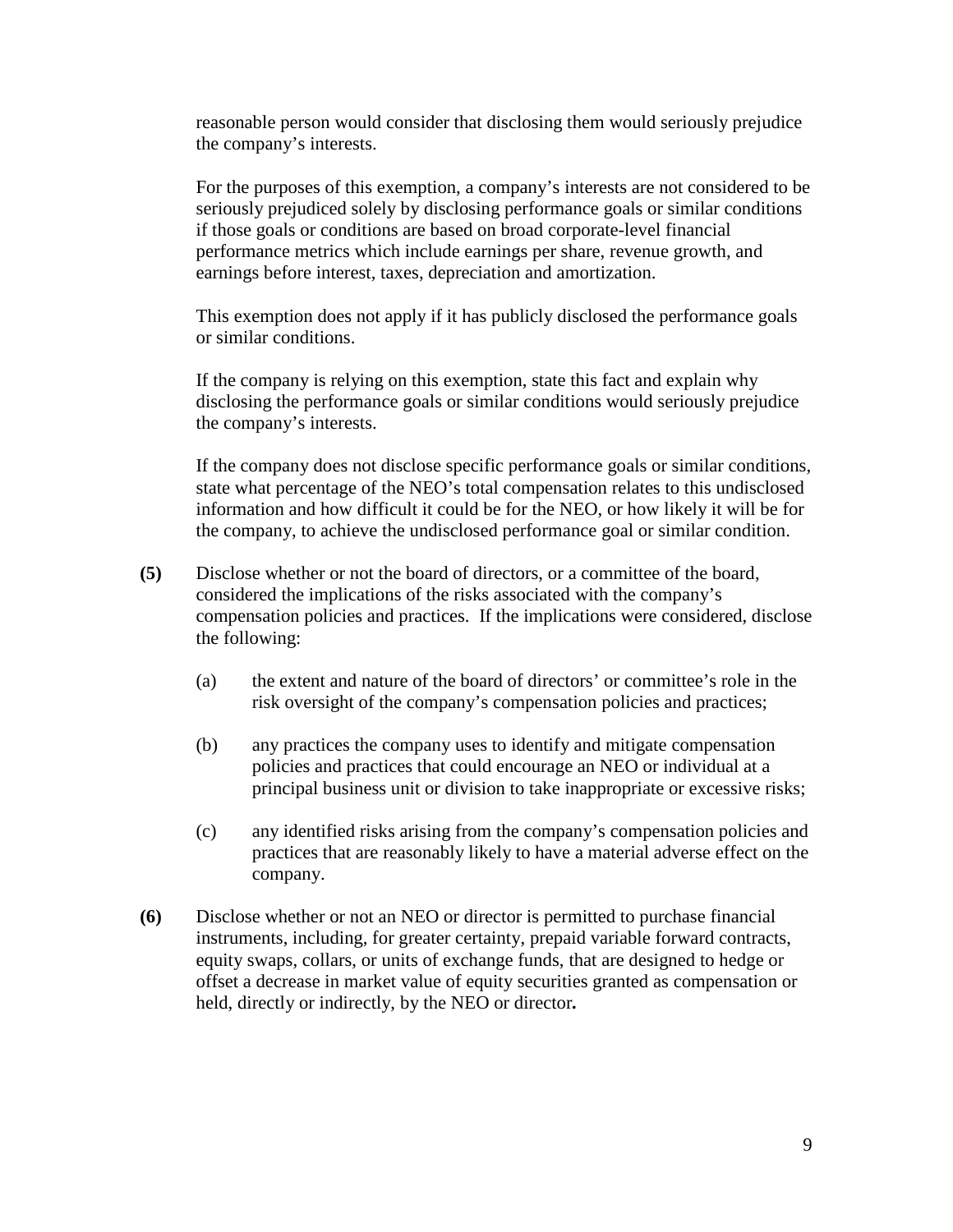- *1. The information disclosed under section 2.1 will depend on the facts. Provide enough analysis to allow a reasonable person to understand the disclosure elsewhere in this form. Describe the significant principles underlying policies and explain the decisions relating to compensation provided to an NEO. Disclosure that merely describes the process for determining compensation or compensation already awarded, earned, paid, or payable is not adequate. The information contained in this section should give readers a sense of how compensation is tied to the NEO's performance. Avoid boilerplate language.*
- *2. If the company's process for determining executive compensation is very simple, for example, the company relies solely on board discussion without any formal objectives, criteria and analysis, then make this clear in the discussion.*
- *3. If the company used any benchmarking in determining compensation or any element of compensation, include the benchmark group and describe why the benchmark group and selection criteria are considered by the company to be relevant.*
- *4. The following are examples of items that will usually be significant elements of disclosure concerning compensation:*
	- *contractual or non-contractual arrangements, plans, process changes or any other matters that might cause the amounts disclosed for the most recently completed financial year to be misleading if used as an indicator of expected compensation levels in future periods;*
	- *the process for determining perquisites and personal benefits;*
	- *policies and decisions about the adjustment or recovery of awards, earnings, payments, or payables if the performance goal or similar condition on which they are based is restated or adjusted to reduce the award, earning, payment, or payable;*
	- *the basis for selecting events that trigger payment for any arrangement that provides for payment at, following or in connection with any termination or change of control;*
	- *any waiver or change to any specified performance goal or similar condition to payout for any amount, including whether the waiver or change applied to one or more specified NEOs or to all*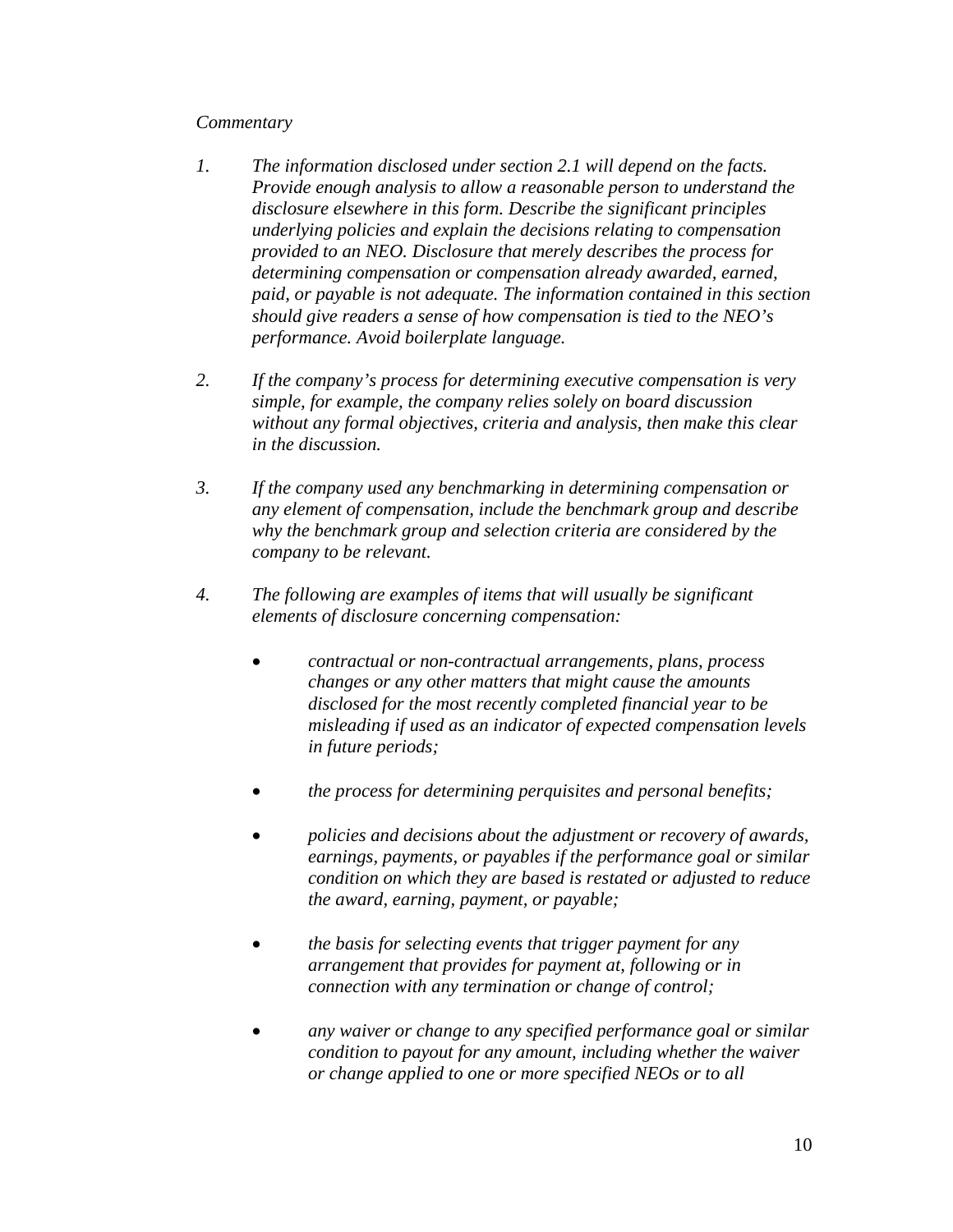*compensation subject to the performance goal or similar condition;*

- *whether the board of directors can exercise a discretion, either to award compensation absent attainment of the relevant performance goal or similar condition or to reduce or increase the size of any award or payout, including if they exercised discretion and whether it applied to one or more named executive officers;*
- *whether the company will be making any significant changes to its compensation policies and practices in the next financial year;*
- *the role of executive officers in determining executive compensation; and*
- *performance goals or similar conditions in respect of specific quantitative or qualitative performance-related factors for NEOs.*
- *5. The following are examples of situations that could potentially encourage an executive officer to expose the company to inappropriate or excessive risks:*
	- *compensation policies and practices at a principal business unit of the company or a subsidiary of the company that are structured significantly differently than others within the company;*
	- *compensation policies and practices for certain executive officers that are structured significantly differently than other executive officers within the company;*
	- *compensation policies and practices that do not include effective risk management and regulatory compliance as part of the performance metrics used in determining compensation;*
	- *compensation policies and practices where the compensation expense to executive officers is a significant percentage of the company's revenue;*
	- *compensation policies and practices that vary significantly from the overall compensation structure of the company;*
	- *compensation policies and practices where incentive plan awards are awarded upon accomplishment of a task while the risk to the company from that task extends over a significantly longer period of time;*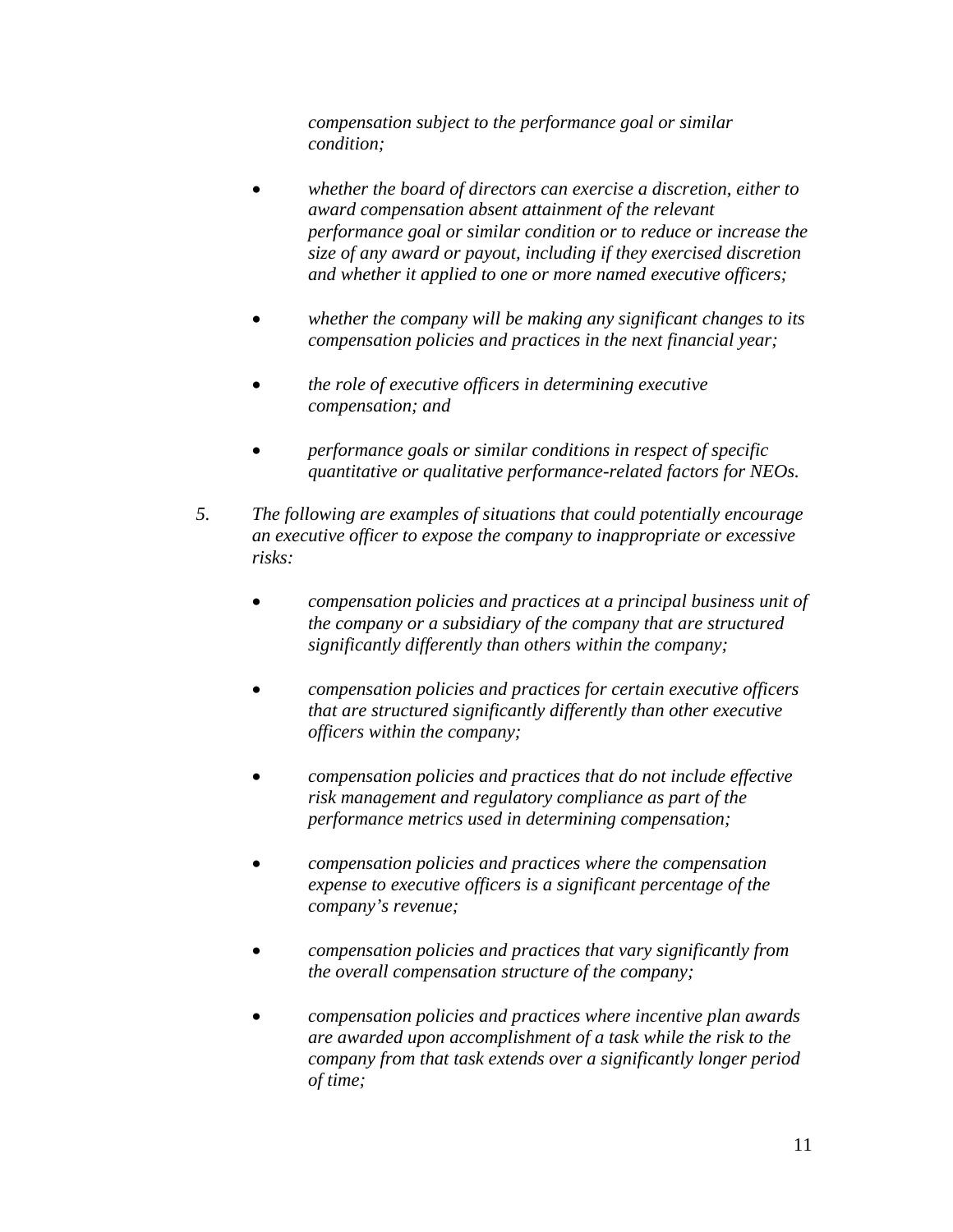- *compensation policies and practices that contain performance goals or similar conditions that are heavily weighed to short-term rather than long-term objectives;*
- *incentive plan awards that do not provide a maximum benefit or payout limit to executive officers.*

*The examples above are not exhaustive and the situations to consider will vary depending upon the nature of the company's business and the company's compensation policies and practices.*

## **2.2 Performance graph**

- (a) This section does not apply to
	- (i) venture issuers,
	- (ii) companies that have distributed only debt securities or nonconvertible, non-participating preferred securities to the public, and
	- (iii) companies that were not reporting issuers in any jurisdiction in Canada for at least 12 calendar months before the end of their most recently completed financial year, other than companies that became new reporting issuers as a result of a restructuring transaction.
- (b) Provide a line graph showing the company's cumulative total shareholder return over the five most recently completed financial years. Assume that \$100 was invested on the first day of the five-year period. If the company has been a reporting issuer for less than five years, use the period that the company has been a reporting issuer.

Compare this to the cumulative total return of at least one broad equity market index that, to a reasonable person, would be an appropriate reference point for the company's return. If the company is included in the S&P/TSX Composite Total Return Index, use that index. In all cases, assume that dividends are reinvested.

Discuss how the trend shown by this graph compares to the trend in the company's compensation to executive officers reported under this form over the same period.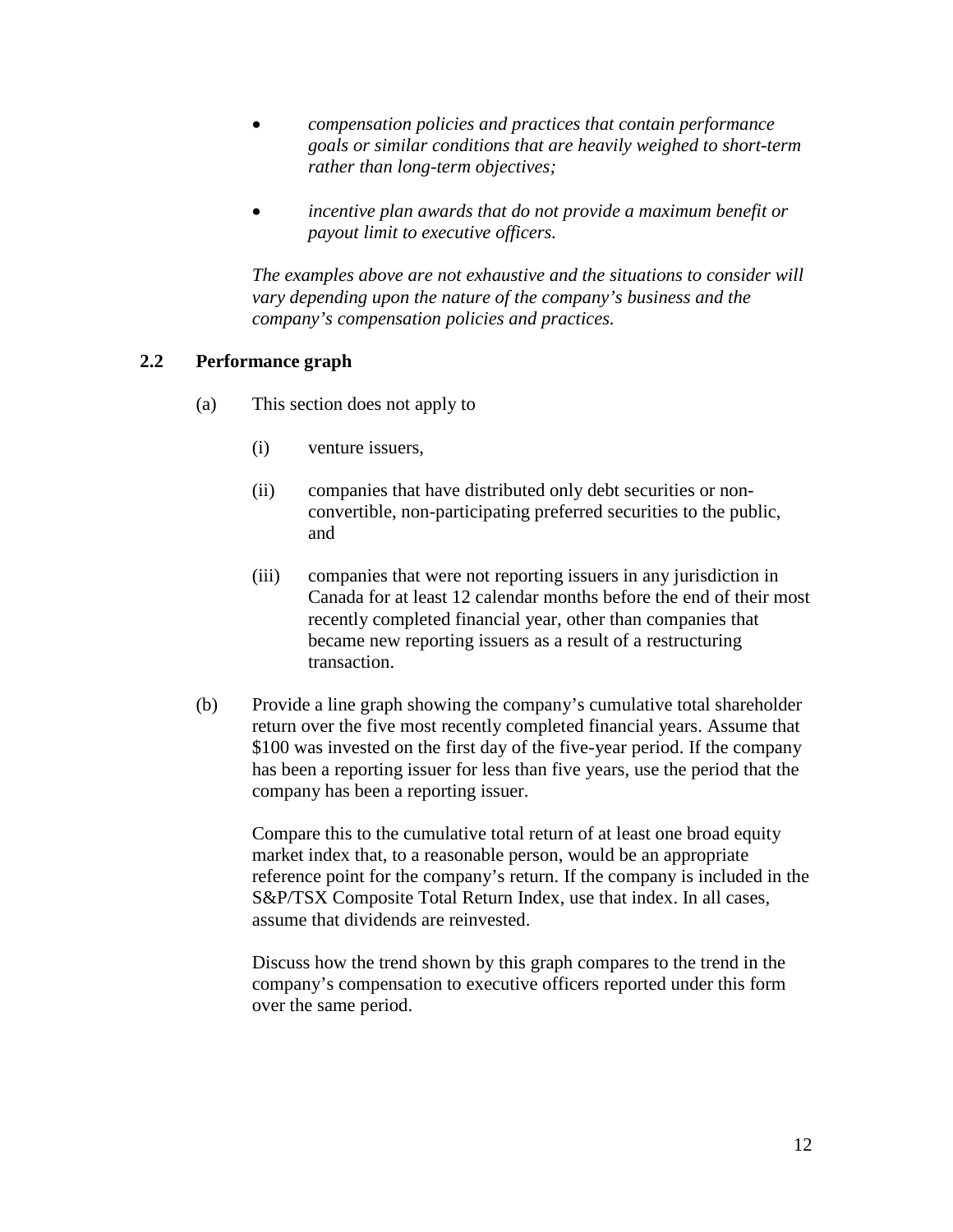*For section 2.2, companies may also include other relevant performance goals or similar conditions.*

#### **2.3 Share-based and option-based awards**

Describe the process the company uses to grant share-based or option-based awards to executive officers. Include the role of the compensation committee and executive officers in setting or amending any equity incentive plan under which a share-based or option-based award is granted. State whether previous grants are taken into account when considering new grants.

## **2.4 Compensation governance**

- **(1)** Describe any policies and practices adopted by the board of directors to determine the compensation for the company's directors and executive officers.
- **(2)** If the company has established a compensation committee
	- (a) disclose the name of each committee member and, in respect of each member, state whether or not the member is independent or not independent;
	- (b) disclose whether or not one or more of the committee members has any direct experience that is relevant to his or her responsibilities in executive compensation;
	- (c) describe the skills and experience that enable the committee to make decisions on the suitability of the company's compensation policies and practices; and
	- (d) describe the responsibilities, powers and operation of the committee.
- **(3)** If a compensation consultant or advisor has, at any time since the company's most recently completed financial year, been retained to assist the board of directors or the compensation committee in determining compensation for any of the company's directors or executive officers
	- (a) state the name of the consultant or advisor and a summary of the mandate the consultant or advisor has been given,
	- (b) disclose when the consultant or advisor was originally retained,
	- (c) if the consultant or advisor has provided any services to the company, or to its affiliated or subsidiary entities, or to any of its directors or members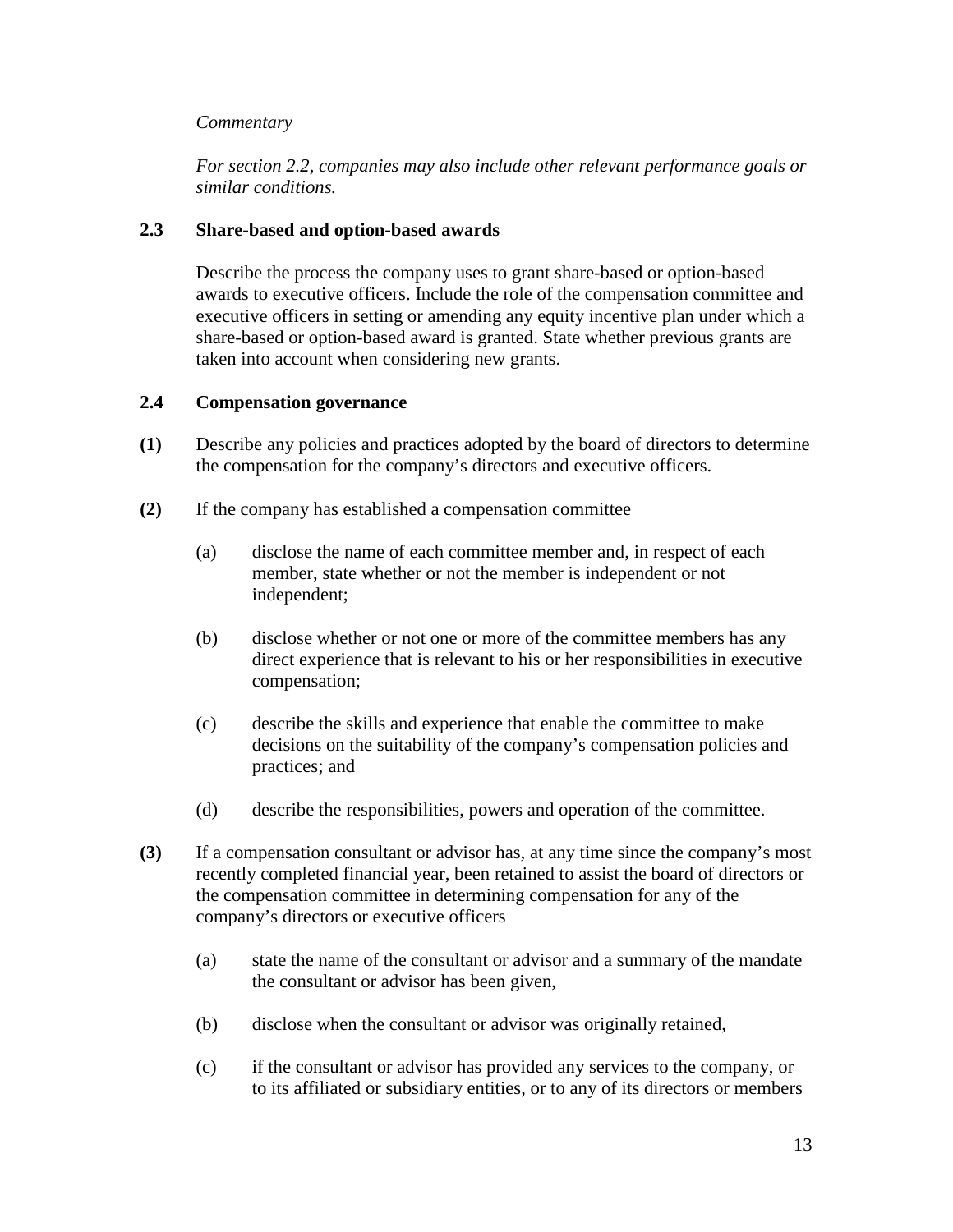of management, other than or in addition to compensation services provided for any of the company's directors or executive officers,

- (i) state this fact and briefly describe the nature of the work, and
- (ii) disclose whether the board of directors or compensation committee must pre-approve other services the consultant or advisor, or any of its affiliates, provides to the company at the request of management, and
- (d) for each of the two most recently completed financial year, disclose,
	- (i) under the caption "Executive Compensation-Related Fees", the aggregate fees billed by each consultant or advisor, or any of its affiliates, for services related to determining compensation for any of the company's directors and executive officers, and
	- (ii) under the caption "All Other Fees", the aggregate fees billed for all other services provided by each consultant or advisor, or any of its affiliates, that are not reported under subparagraph (i) and include a description of the nature of the services comprising the fees disclosed under this category.

#### *Commentary*

*For section 2.4, a director is independent if he or she would be independent within the meaning of section 1.4 of National Instrument 52-110 Audit Committees.*

## **ITEM 3 – SUMMARY COMPENSATION TABLE**

#### **3.1 Summary compensation table**

**(1)** For each NEO in the most recently completed financial year, complete this table for each of the company's three most recently completed financial years that end on or after December 31, 2008.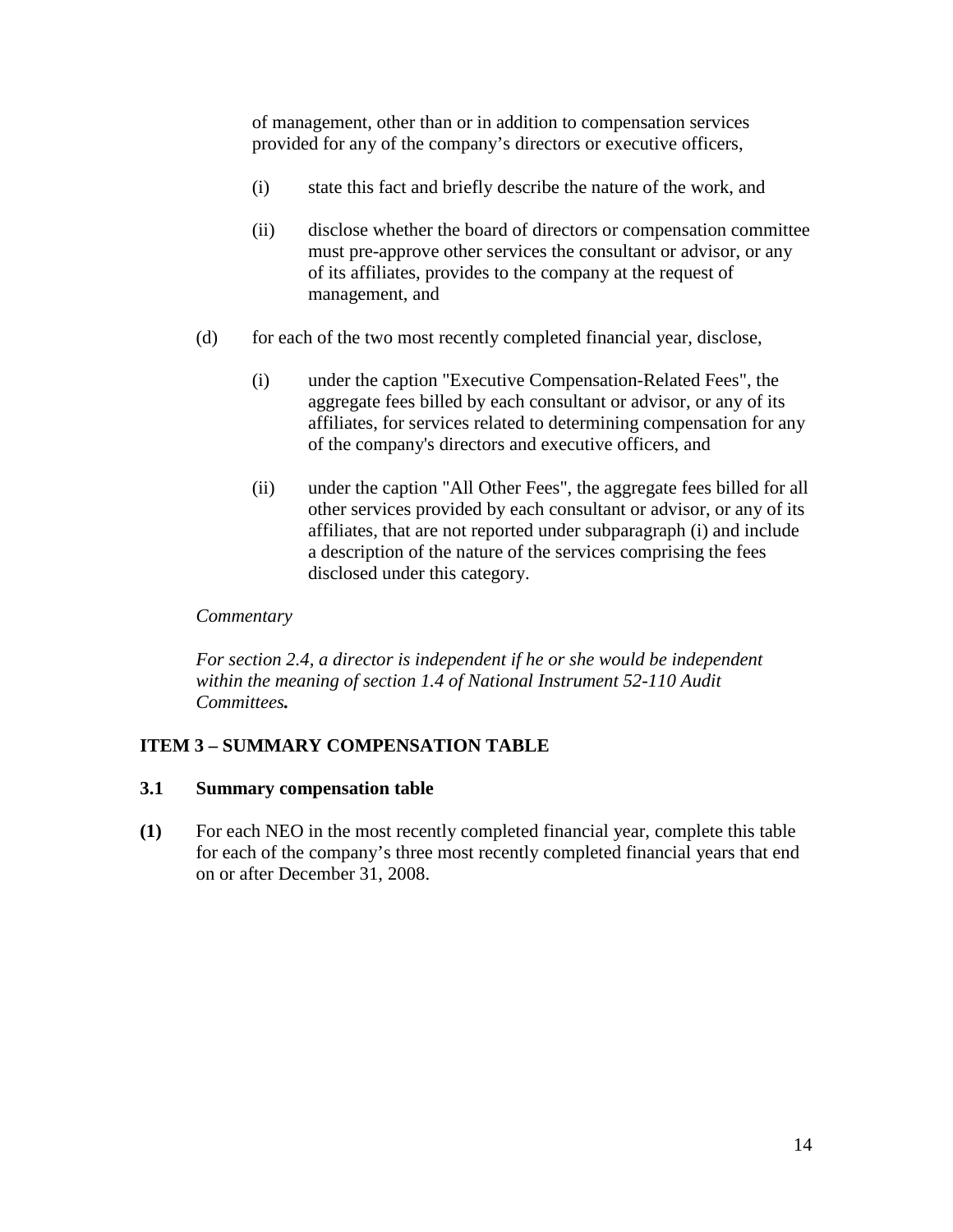| <b>Name</b><br>and<br>principal<br>position | Year | <b>Salary</b><br>\$) | Share-<br>based<br>awards<br>\$) | Option-<br>based<br>awards<br>\$) |                                     | Non-equity<br>incentive plan<br>compensation<br>\$) | <b>Pension</b><br>value<br>\$) | All other<br>compensation<br>\$) | <b>Total</b><br>compensation<br>\$) |
|---------------------------------------------|------|----------------------|----------------------------------|-----------------------------------|-------------------------------------|-----------------------------------------------------|--------------------------------|----------------------------------|-------------------------------------|
| (a)                                         | (b)  | (c)                  | (d)                              | (e)                               | <b>Annual</b><br>incentive<br>plans | (f)<br>Long-<br>term<br>incentive<br>plans          | (g)                            | (h)                              | (i)                                 |
| <b>CEO</b>                                  |      |                      |                                  |                                   | (f1)                                | (f2)                                                |                                |                                  |                                     |
| CFO                                         |      |                      |                                  |                                   |                                     |                                                     |                                |                                  |                                     |
| $\mathbf A$                                 |      |                      |                                  |                                   |                                     |                                                     |                                |                                  |                                     |
| $\, {\bf B}$                                |      |                      |                                  |                                   |                                     |                                                     |                                |                                  |                                     |
| $\mathbf C$                                 |      |                      |                                  |                                   |                                     |                                                     |                                |                                  |                                     |

*Under subsection (1), a company is not required to disclose comparative period disclosure in accordance with the requirements of either Form 51-102F6 Statement of Executive Compensation, which came into force on March 30, 2004, as amended, or this form, in respect of a financial year ending before December 31, 2008.*

- **(2)** In column (c), include the dollar value of cash and non-cash base salary an NEO earned during a financial year covered in the table (a covered financial year). If the company cannot calculate the amount of salary earned in a financial year, disclose this in a footnote, along with the reason why it cannot be determined. Restate the salary figure the next time the company prepares this form, and explain what portion of the restated figure represents an amount that the company could not previously calculate.
- **(3)** In column (d), disclose the dollar amount based on the fair value of the award on the grant date for a covered financial year*.*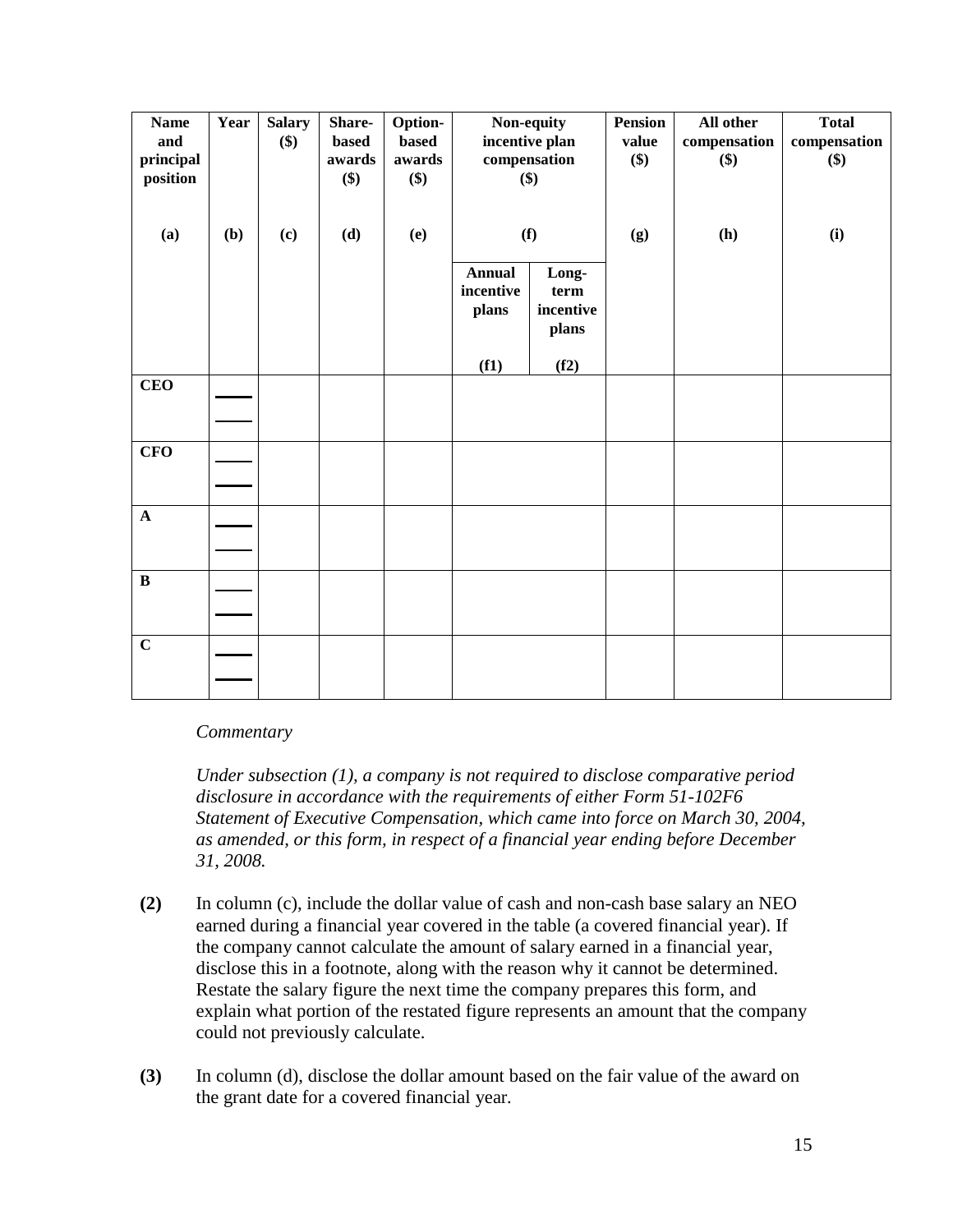- **(4)** In column (e), disclose the dollar amount based on the fair value of the award on the grant date for a covered financial year. Include option-based awards both with or without tandem share appreciation rights*.*
- **(5)** For an award disclosed in column (d) or (e), in a narrative after the table,
	- (a) describe the methodology used to calculate the fair value of the award on the grant date, disclose the key assumptions and estimates used for each calculation, and explain why the company chose that methodology, and
	- (b) if the fair value of the award on the grant date is different from the fair value determined in accordance with IFRS 2 *Share-based Payment* (accounting fair value), state the amount of the difference and explain the reasons for the difference*.*

- *1. This commentary applies to subsections (3), (4) and (5).*
- *2. The value disclosed in columns (d) and (e) of the summary compensation table should reflect what the company paid, made payable, awarded, granted, gave or otherwise provided as compensation on the grant date (fair value of the award) as set out in comment 3, below. This value might differ from the value reported in the issuer's financial statements.*
- *3. While compensation practices vary, there are generally two approaches that boards of directors use when setting compensation. A board of directors may decide the value in securities of the company to be awarded or paid as compensation. Alternatively, a board of directors may decide the portion of the potential ownership of the company to be transferred as compensation. A fair value ascribed to the award will normally result from these approaches.*

*A company may calculate this value either in accordance with a valuation methodology identified in IFRS 2 Share-based Payment or in accordance with another methodology set out in comment 5 below.*

- *4. In some cases, the fair value of the award disclosed in columns (d) and (e) might differ from the accounting fair value. For financial statement purposes, the accounting fair value amount is amortized over the service period to obtain an accounting cost (accounting compensation expense), adjusted at year end as required.*
- *5. While the most commonly used methodologies for calculating the value of most types of awards are the Black-Scholes-Merton model and the*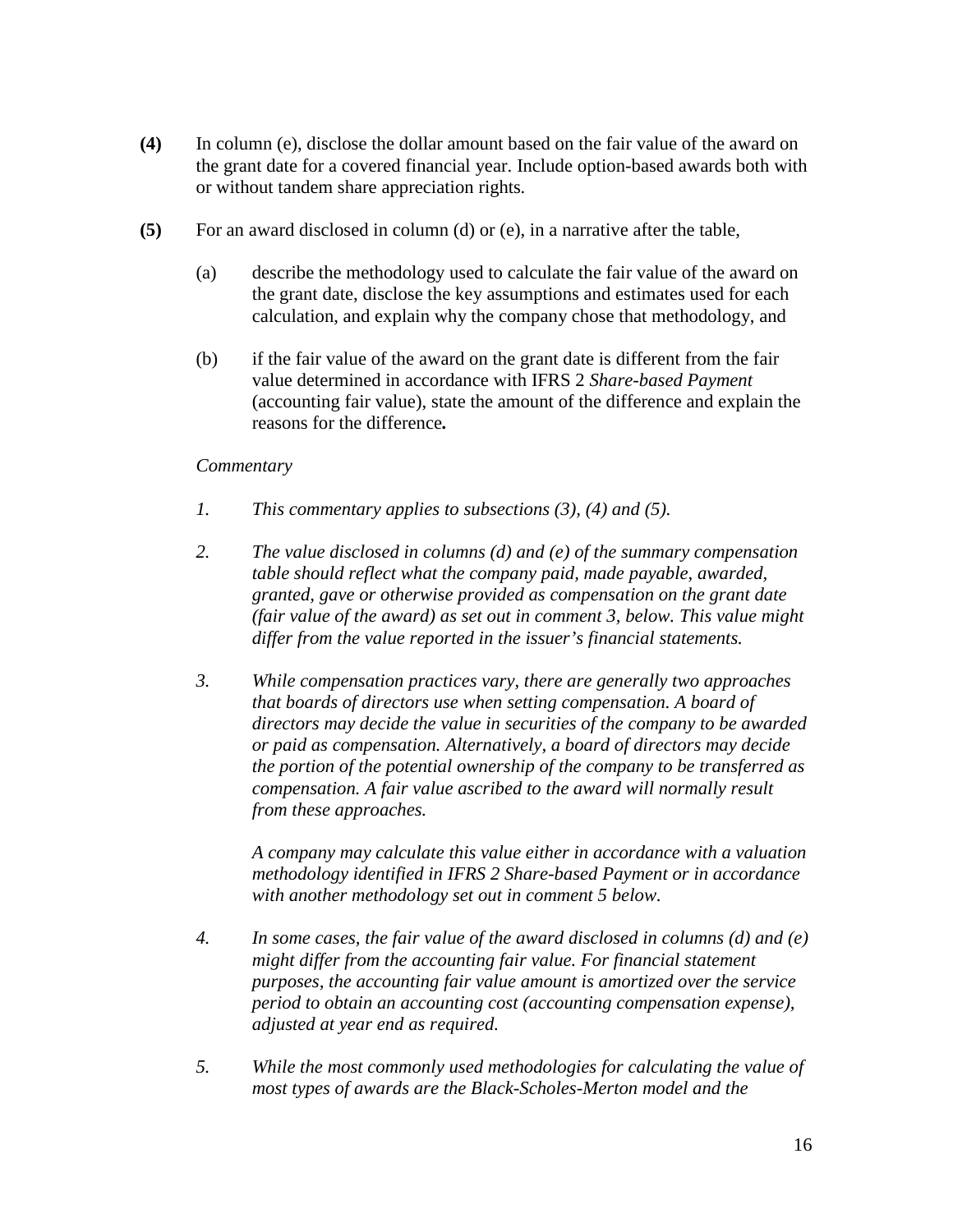*binomial lattice model, companies may choose to use another valuation methodology if it produces a more meaningful and reasonable estimate of fair value.* 

- *6. The summary compensation table requires disclosure of an amount even if the accounting compensation expense is zero. The amount disclosed in the table should reflect the fair value of the award following the principles described under comments 2 and 3, above.*
- *7. Column (d) includes common shares, restricted shares, restricted share units, deferred share units, phantom shares, phantom share units, common share equivalent units, stock, and similar instruments that do not have option-like features.*
- **(6)** In column (e), include the incremental fair value if, at any time during the covered financial year, the company has adjusted, amended, cancelled, replaced or significantly modified the exercise price of options previously awarded to, earned by, paid to, or payable to, an NEO. The repricing or modification date must be determined in accordance with IFRS 2 *Share-based Payment*. The methodology used to calculate the incremental fair value must be the same methodology used to calculate the initial grant.

This requirement does not apply to any repricing that equally affects all holders of the class of securities underlying the options and that occurs through a preexisting formula or mechanism in the plan or award that results in the periodic adjustment of the option exercise or base price, an antidilution provision in a plan or award, or a recapitalization or similar transaction.

- **(7)** Include a footnote to the table quantifying the incremental fair value of any adjusted, amended, cancelled, replaced or significantly modified options that are included in the table.
- **(8)** In column (f), include the dollar value of all amounts earned for services performed during the covered financial year that are related to awards under nonequity incentive plans and all earnings on any such outstanding awards.
	- (a) If the relevant performance goal or similar condition was satisfied during a covered financial year (including for a single year in a plan with a multiyear performance goal or similar condition), report the amounts earned for that financial year, even if they are payable at a later date. The company is not required to report these amounts again in the summary compensation table when they are actually paid to an NEO.
	- (b) Include a footnote describing and quantifying all amounts earned on nonequity incentive plan compensation, whether they were paid during the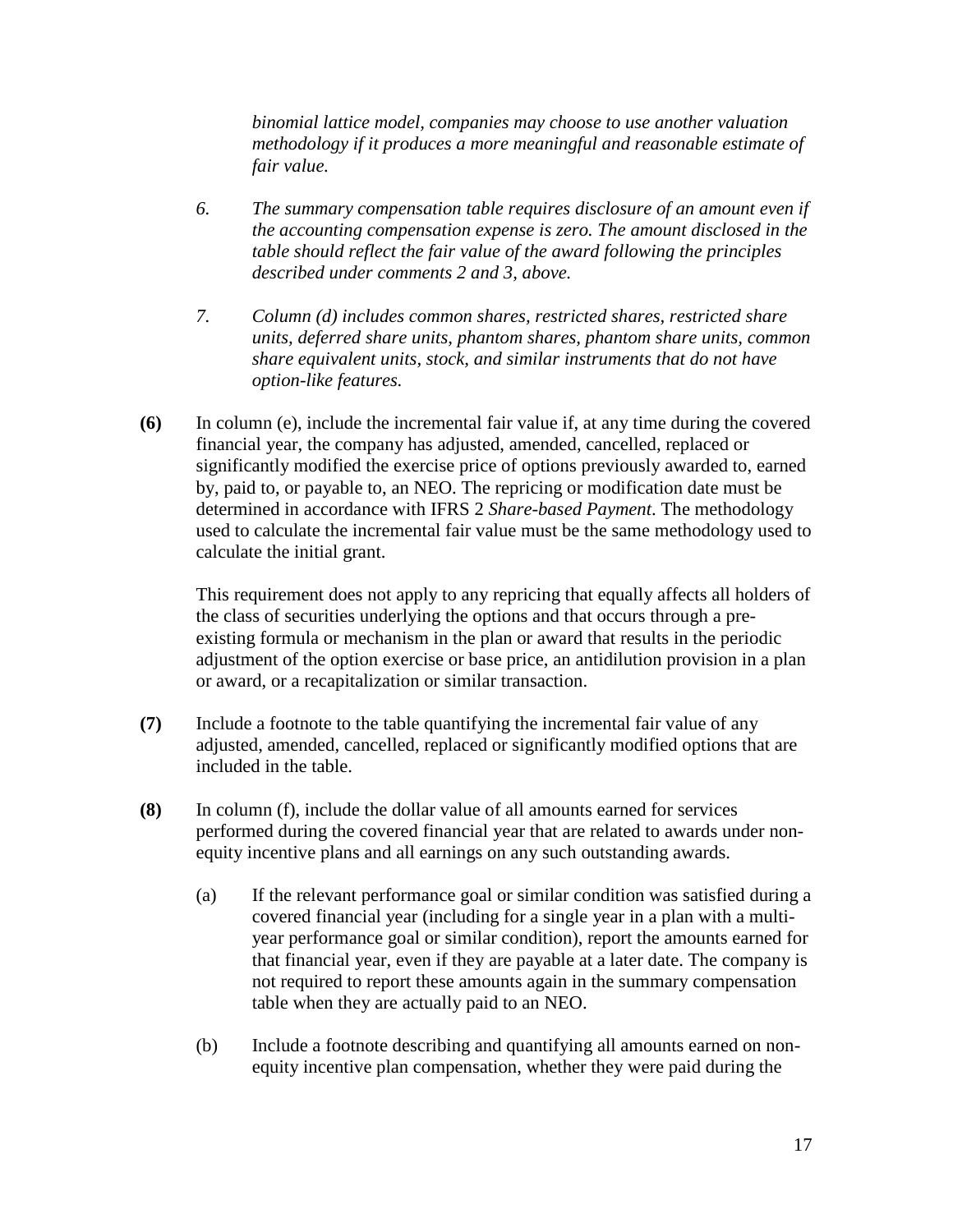financial year, were payable but deferred at the election of an NEO, or are payable by their terms at a later date.

- (c) Include any discretionary cash awards, earnings, payments, or payables that were not based on pre-determined performance goals or similar conditions that were communicated to an NEO. Report any performancebased plan awards that include pre-determined performance goals or similar conditions in column (f).
- (d) In column (f1), include annual non-equity incentive plan compensation, such as bonuses and discretionary amounts. For column (f1), annual nonequity incentive plan compensation relates only to a single financial year. In column (f2), include all non-equity incentive plan compensation related to a period longer than one year.
- **(9)** In column (g), include all compensation relating to defined benefit or defined contribution plans. These include service costs and other compensatory items such as plan changes and earnings that are different from the estimated earnings for defined benefit plans and above-market earnings for defined contribution plans.

This disclosure relates to all plans that provide for the payment of pension plan benefits. Use the same amounts included in column (e) of the defined benefit plan table required by Item 5 for the covered financial year and the amounts included in column (c) of the defined contribution plan table as required by Item 5 for the covered financial year.

- **(10)** In column (h), include all other compensation not reported in any other column of this table. Column (h) must include, but is not limited to:
	- (a) perquisites, including property or other personal benefits provided to an NEO that are not generally available to all employees, and that in aggregate are worth \$50,000 or more, or are worth 10% or more of an NEO's total salary for the financial year. Value these items on the basis of the aggregate incremental cost to the company and its subsidiaries. Describe in a footnote the methodology used for computing the aggregate incremental cost to the company.

State the type and amount of each perquisite the value of which exceeds 25% of the total value of perquisites reported for an NEO in a footnote to the table. Provide the footnote information for the most recently completed financial year only;

(b) other post-retirement benefits such as health insurance or life insurance after retirement;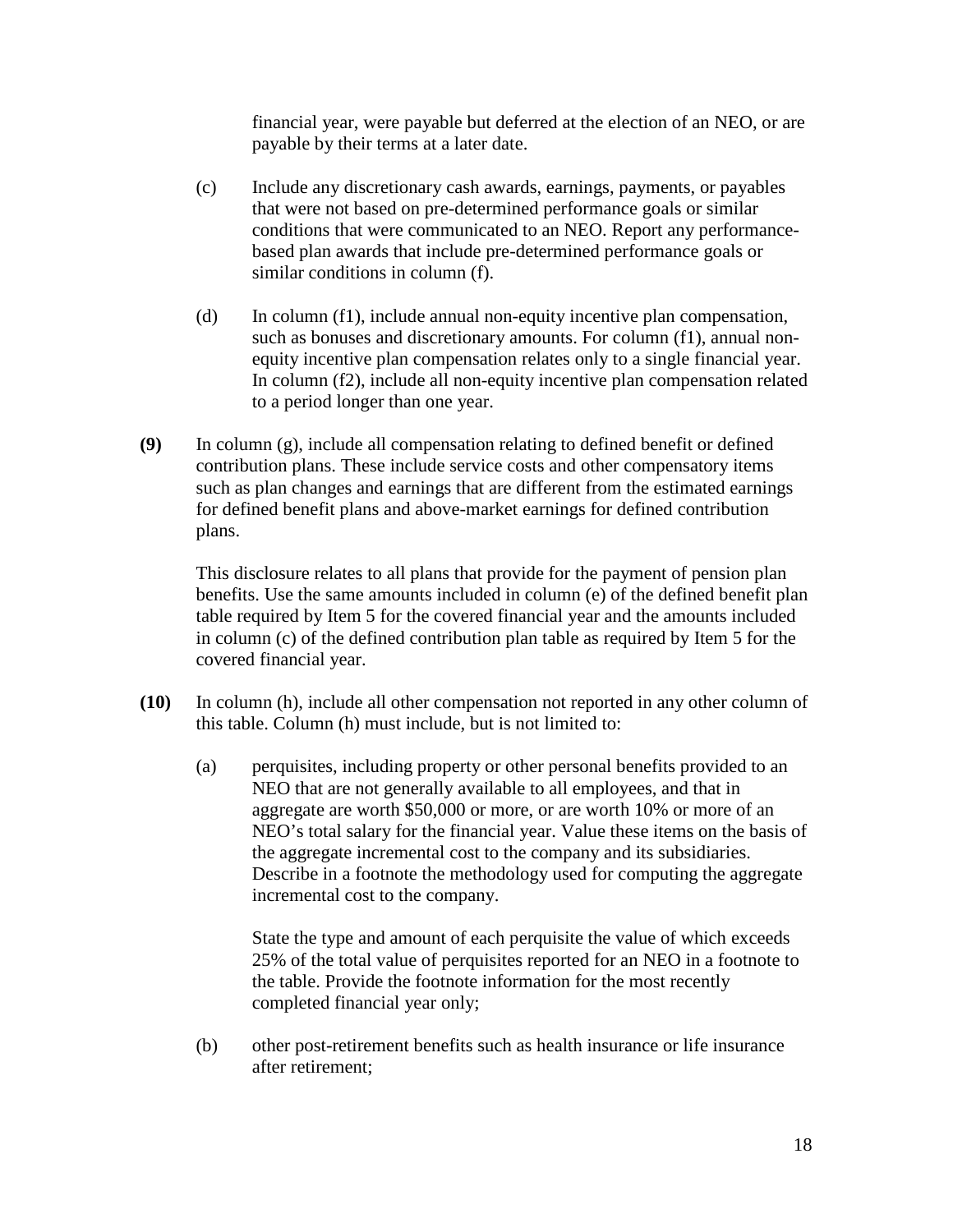- (c) all "gross-ups" or other amounts reimbursed during the covered financial year for the payment of taxes;
- (d) the incremental payments, payables, and benefits to an NEO that are triggered by, or result from, a scenario listed in section 6.1 that occurred before the end of the covered financial year;
- (e) the dollar value of any insurance premiums paid or payable by, or on behalf of, the company during the covered financial year for personal insurance for an NEO if the estate of the NEO is the beneficiary;
- (f) the dollar value of any dividends or other earnings paid or payable on share-based or option-based awards that were not factored into the fair value of the award on the grant date required to be reported in columns (d) and (e);
- (g) any compensation cost for any security that the NEO bought from the company or its subsidiaries at a discount from the market price of the security (through deferral of salary, bonus or otherwise). Calculate this cost at the date of purchase and in accordance with IFRS 2 *Share-based Payment*; and
- (h) above-market or preferential earnings on compensation that is deferred on a basis that is not tax exempt other than for defined contribution plans covered in the defined contribution plan table in Item 5. Above-market or preferential applies to non-registered plans and means a rate greater than the rate ordinarily paid by the company or its subsidiary on securities or other obligations having the same or similar features issued to third parties.
- (i) any company contribution to a personal savings plan like a registered retirement savings plan made on behalf of the NEO*.*

*1. Generally, there will be no incremental payments, payables, and benefits that are triggered by, or result from, a scenario described in section 6.1 that occurred before the end of a covered financial year for compensation that has been reported in the summary compensation table for the most recently completed financial year or for a financial year before the most recently completed financial year.* 

*If the vesting or payout of the previously reported compensation is accelerated, or a performance goal or similar condition in respect of the previously reported compensation is waived, as a result of a scenario described in section 6.1, the incremental payments, payables, and benefits*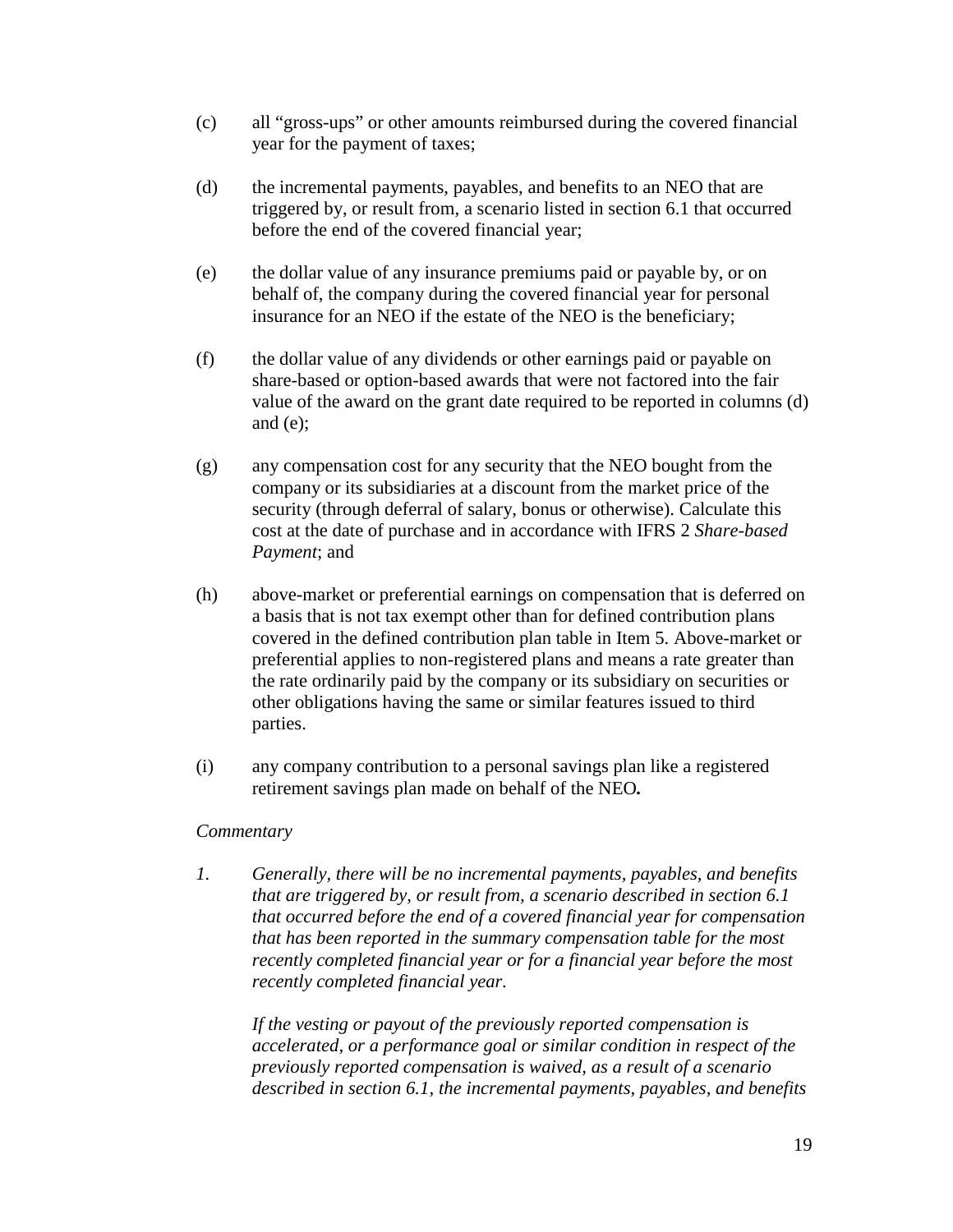*should include the value of the accelerated benefit or of the waiver of the performance goal or similar condition.* 

*2. Generally, an item is not a perquisite if it is integrally and directly related to the performance of an executive officer's duties. If something is necessary for a person to do his or her job, it is integrally and directly related to the job and is not a perquisite, even if it also provides some amount of personal benefit.*

*If the company concludes that an item is not integrally and directly related to performing the job, it may be a perquisite if the item provides an NEO with any direct or indirect personal benefit. If it does provide a personal benefit, the item is a perquisite, whether or not it is provided for a business reason or for the company's convenience, unless it is generally available on a non-discriminatory basis to all employees.*

*Companies must conduct their own analysis of whether a particular item is a perquisite. The following are examples of things that are often considered perquisites or personal benefits. This list is not exhaustive:*

- *Cars, car lease and car allowance;*
- *Corporate aircraft or personal travel financed by the company;*
- *Jewellery;*
- *Clothing;*
- *Artwork;*
- *Housekeeping services;*
- *Club membership;*
- *Theatre tickets;*
- *Financial assistance to provide education to children of executive officers;*
- *Parking;*
- *Personal financial or tax advice;*
- *Security at personal residence or during personal travel; and*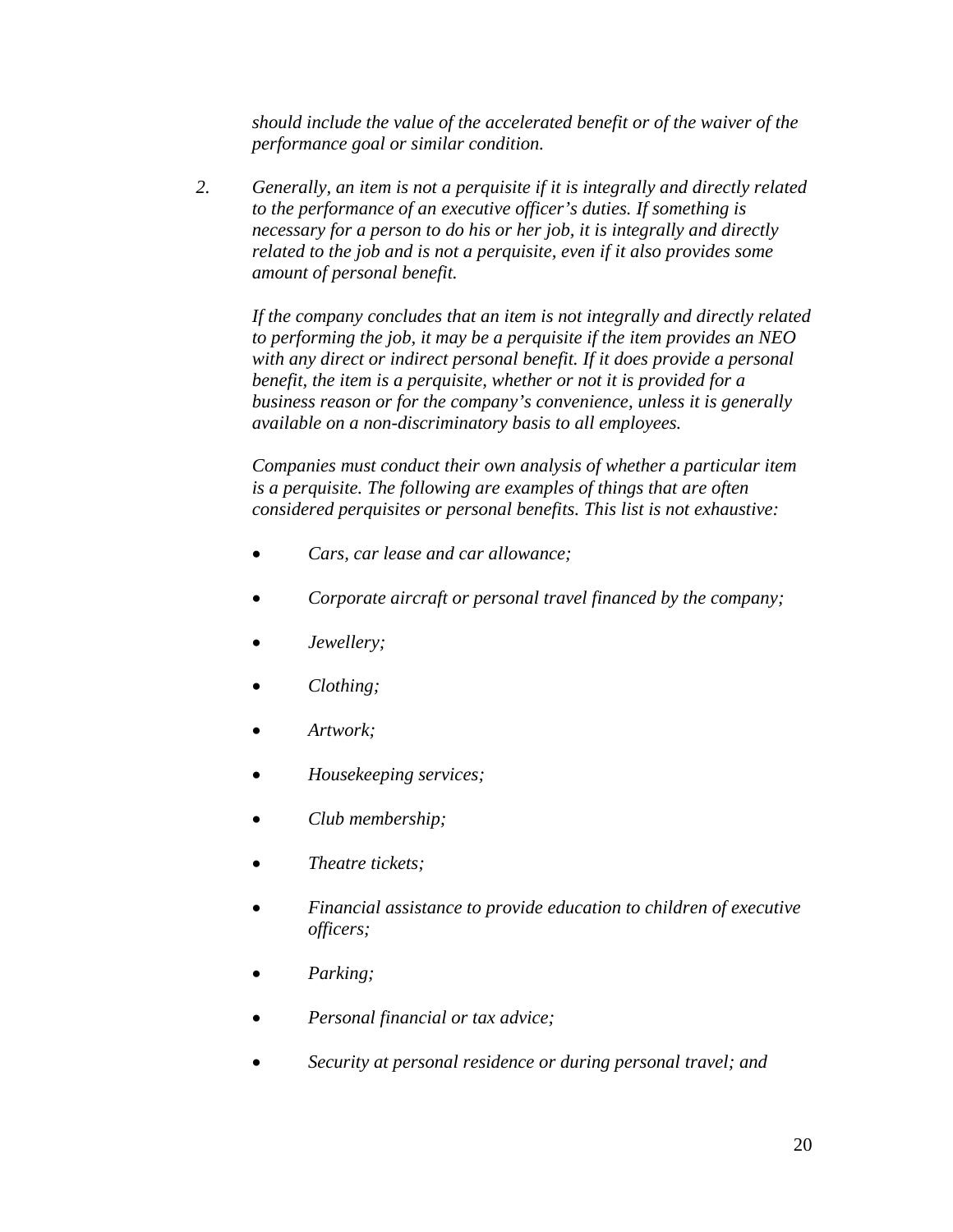- *Reimbursements of taxes owed with respect to perquisites or other personal benefit.*
- **(11)** In column (i), include the dollar value of total compensation for the covered financial year. For each NEO, this is the sum of the amounts reported in columns (c) through (h).
- **(12)** Any deferred amounts must be included in the appropriate column for the covered financial year in which they are earned.
- **(13)** If an NEO elected to exchange any compensation awarded to, earned by, paid to, or payable to the NEO in a covered financial year under a program that allows the NEO to receive awards, earnings, payments, or payables in another form, the compensation the NEO elected to exchange must be reported as compensation in the column appropriate for the form of compensation exchanged: Do not report it in the form in which it was or will be received by the NEO. State in a footnote the form of awards, earnings, payments, or payables substituted for the compensation the NEO elected to exchange.

## **3.2 Narrative discussion**

Describe and explain any significant factors necessary to understand the information disclosed in the summary compensation table required by section 3.1.

## *Commentary*

*The significant factors described in section 3.2 will vary depending on the circumstances of each award but may include:*

- *the significant terms of each NEO's employment agreement or arrangement;*
- *any repricing or other significant changes to the terms of any share-based or option-based award program during the most recently completed financial year; and*
- *the significant terms of any award reported in the summary compensation table, including a general description of the formula or criterion to be applied in determining the amounts payable and the vesting schedule. For example, if dividends will be paid on shares, state this, the applicable dividend rate and whether that rate is preferential.*

## **3.3 [Repealed]**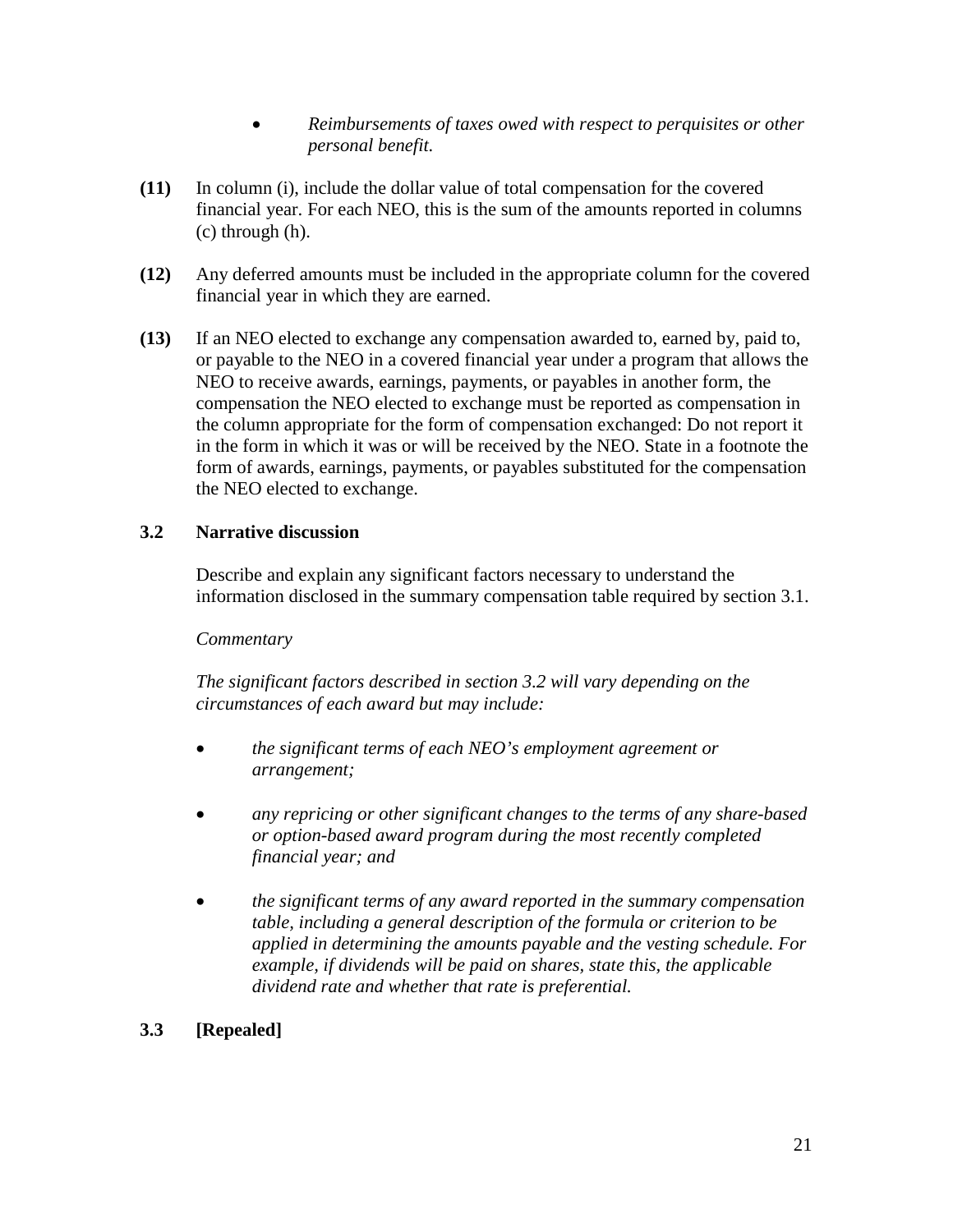## **3.4 Officers who also act as directors**

If an NEO is also a director who receives compensation for services as a director, include that compensation in the summary compensation table and include a footnote explaining which amounts relate to the director role. Do not provide disclosure for that NEO under Item 7.

## **ITEM 4 – INCENTIVE PLAN AWARDS**

## **4.1 Outstanding share-based awards and option-based awards**

**(1)** Complete this table for each NEO for all awards outstanding at the end of the most recently completed financial year. This includes awards granted before the most recently completed financial year. For all awards in this table, disclose the awards that have been transferred at other than fair market value.

|              | <b>Option-based Awards</b>                                                |                                    |                              | <b>Share-based Awards</b>                                     |                                                                                               |                                                                                                   |                                                                                                             |
|--------------|---------------------------------------------------------------------------|------------------------------------|------------------------------|---------------------------------------------------------------|-----------------------------------------------------------------------------------------------|---------------------------------------------------------------------------------------------------|-------------------------------------------------------------------------------------------------------------|
| <b>Name</b>  | Number of<br>securities<br>underlying<br>unexercised<br>options<br>$(\#)$ | Option<br>exercise<br>price<br>\$) | Option<br>expiration<br>date | Value of<br>unexercised<br>in-the-<br>money<br>options<br>\$) | <b>Number</b><br>of shares<br>or units<br>of shares<br>that have<br>not<br>vested<br>$^{(#)}$ | <b>Market or</b><br>payout<br>value of<br>share-based<br>awards that<br>have not<br>vested<br>\$) | Market or<br>payout<br>value of<br>vested<br>share-based<br>awards not<br>paid out or<br>distributed<br>\$) |
| (a)          | (b)                                                                       | (c)                                | (d)                          | (e)                                                           | (f)                                                                                           | (g)                                                                                               | (h)                                                                                                         |
| <b>CEO</b>   |                                                                           |                                    |                              |                                                               |                                                                                               |                                                                                                   |                                                                                                             |
| <b>CFO</b>   |                                                                           |                                    |                              |                                                               |                                                                                               |                                                                                                   |                                                                                                             |
| A            |                                                                           |                                    |                              |                                                               |                                                                                               |                                                                                                   |                                                                                                             |
| B            |                                                                           |                                    |                              |                                                               |                                                                                               |                                                                                                   |                                                                                                             |
| $\mathsf{C}$ |                                                                           |                                    |                              |                                                               |                                                                                               |                                                                                                   |                                                                                                             |

- **(2)** In column (b), for each award, disclose the number of securities underlying unexercised options.
- **(3)** In column (c), disclose the exercise or base price for each option under each award reported in column (b). If the option was granted in a different currency than that reported in the table, include a footnote describing the currency and the exercise or base price.
- **(4)** In column (d), disclose the expiration date for each option under each award reported in column (b).
- **(5)** In column (e), disclose the aggregate dollar amount of in-the-money unexercised options held at the end of the year. Calculate this amount based on the difference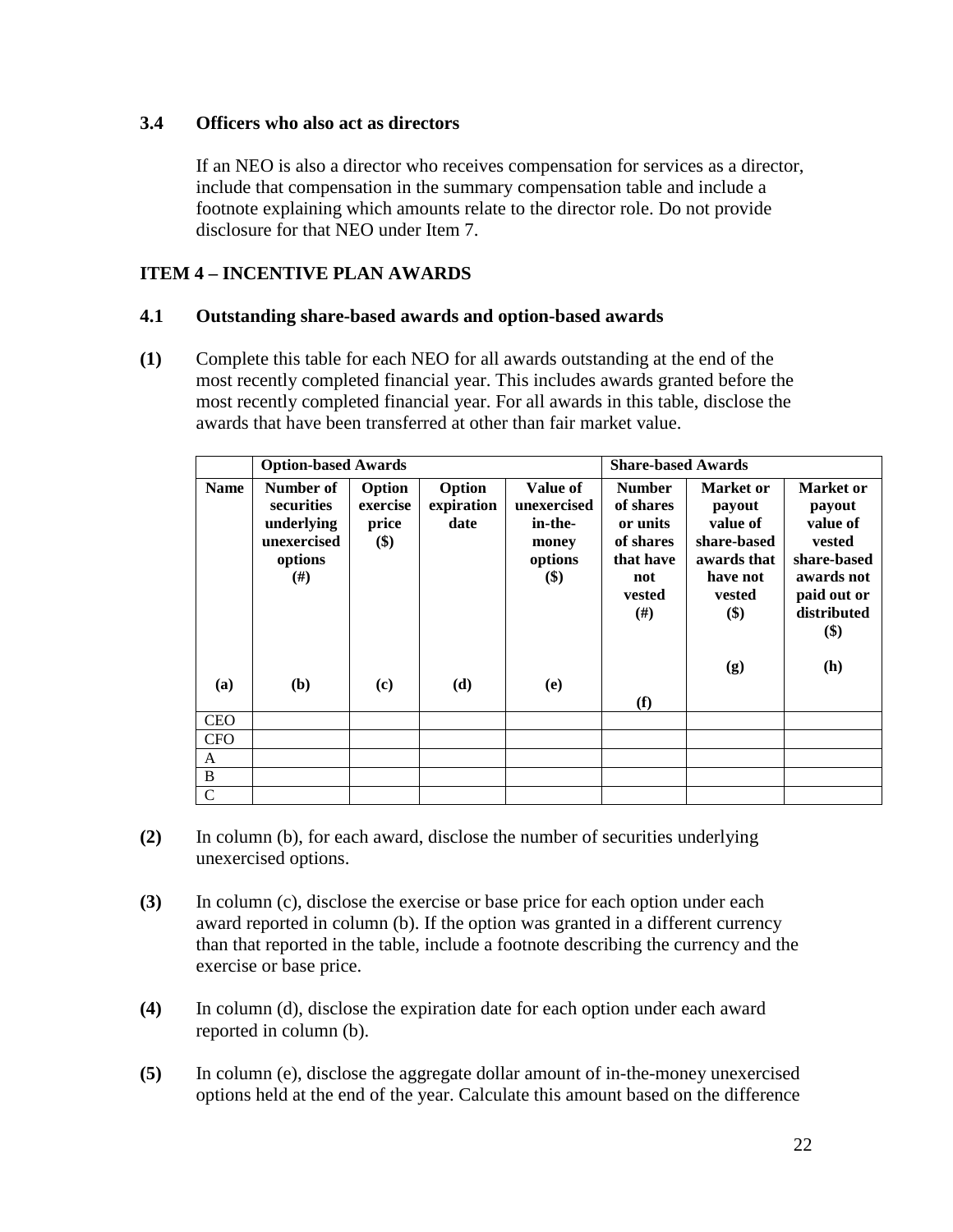between the market value of the securities underlying the instruments at the end of the year, and the exercise or base price of the option.

- **(6)** In column (f), disclose the total number of shares or units that have not vested.
- **(7)** In column (g), disclose the aggregate market value or payout value of share-based awards that have not vested.

If the share-based award provides only for a single payout on vesting, calculate this value based on that payout.

If the share-based award provides for different payouts depending on the achievement of different performance goals or similar conditions, calculate this value based on the minimum payout. However, if the NEO achieved a performance goal or similar condition in a financial year covered by the sharebased award that on vesting could provide for a payout greater than the minimum payout, calculate this value based on the payout expected as a result of the NEO achieving this performance goal or similar condition.

**(8)** In column (h), disclose the aggregate market value or payout value of vested share-based awards that have not yet been paid out or distributed*.*

## **4.2 Incentive plan awards – value vested or earned during the year**

| <b>Name</b><br>(a) | <b>Option-based awards - Value</b><br>vested during the year<br>(\$)<br>(b) | <b>Share-based awards – Value</b><br>vested during the year<br>(\$)<br>(c) | Non-equity incentive plan<br>compensation - Value<br>earned during the year<br>(\$)<br>(d) |
|--------------------|-----------------------------------------------------------------------------|----------------------------------------------------------------------------|--------------------------------------------------------------------------------------------|
|                    |                                                                             |                                                                            |                                                                                            |
| <b>CEO</b>         |                                                                             |                                                                            |                                                                                            |
| <b>CFO</b>         |                                                                             |                                                                            |                                                                                            |
| $\mathsf{A}$       |                                                                             |                                                                            |                                                                                            |
| $rac{B}{C}$        |                                                                             |                                                                            |                                                                                            |
|                    |                                                                             |                                                                            |                                                                                            |

**(1)** Complete this table for each NEO for the most recently completed financial year.

**(2)** In column (b), disclose the aggregate dollar value that would have been realized if the options under the option-based award had been exercised on the vesting date. Compute the dollar value that would have been realized by determining the difference between the market price of the underlying securities at exercise and the exercise or base price of the options under the option-based award on the vesting date. Do not include the value of any related payment or other consideration provided (or to be provided) by the company to or on behalf of an NEO.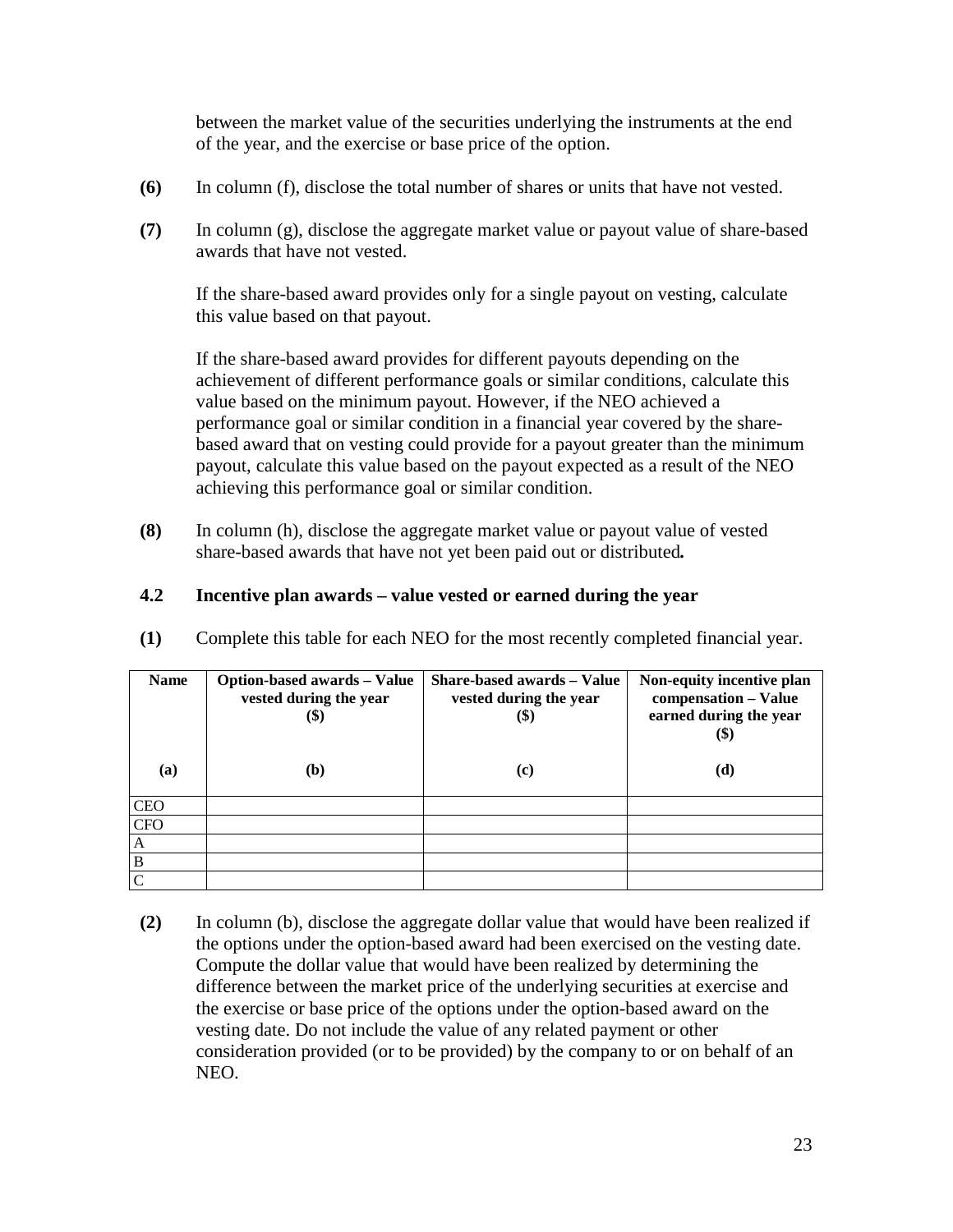**(3)** In column (c), disclose the aggregate dollar value realized upon vesting of sharebased awards. Compute the dollar value realized by multiplying the number of shares or units by the market value of the underlying shares on the vesting date. For any amount realized upon vesting for which receipt has been deferred, include a footnote that states the amount and the terms of the deferral.

## **4.3 Narrative discussion**

Describe and explain the significant terms of all plan-based awards, including non-equity incentive plan awards, issued or vested, or under which options have been exercised, during the year, or outstanding at the year end, to the extent not already discussed under sections 2.1, 2.3 and 3.2. The company may aggregate information for different awards, if separate disclosure of each award is not necessary to communicate their significant terms.

## *Commentary*

*The items included in the narrative required by section 4.3 will vary depending on the terms of each plan, but may include:*

- *the number of securities underlying each award or received on vesting or exercise;*
- *general descriptions of formulae or criteria that are used to determine amounts payable;*
- *exercise prices and expiry dates;*
- *dividend rates on share-based awards;*
- *whether awards are vested or unvested;*
- *performance goals or similar conditions, or other significant conditions;*
- *information on estimated future payouts for non-equity incentive plan awards (performance goals or similar conditions and maximum amounts); and*
- *the closing market price on the grant date, if the exercise or base price is*  less than the closing market price of the underlying security on the grant *date.*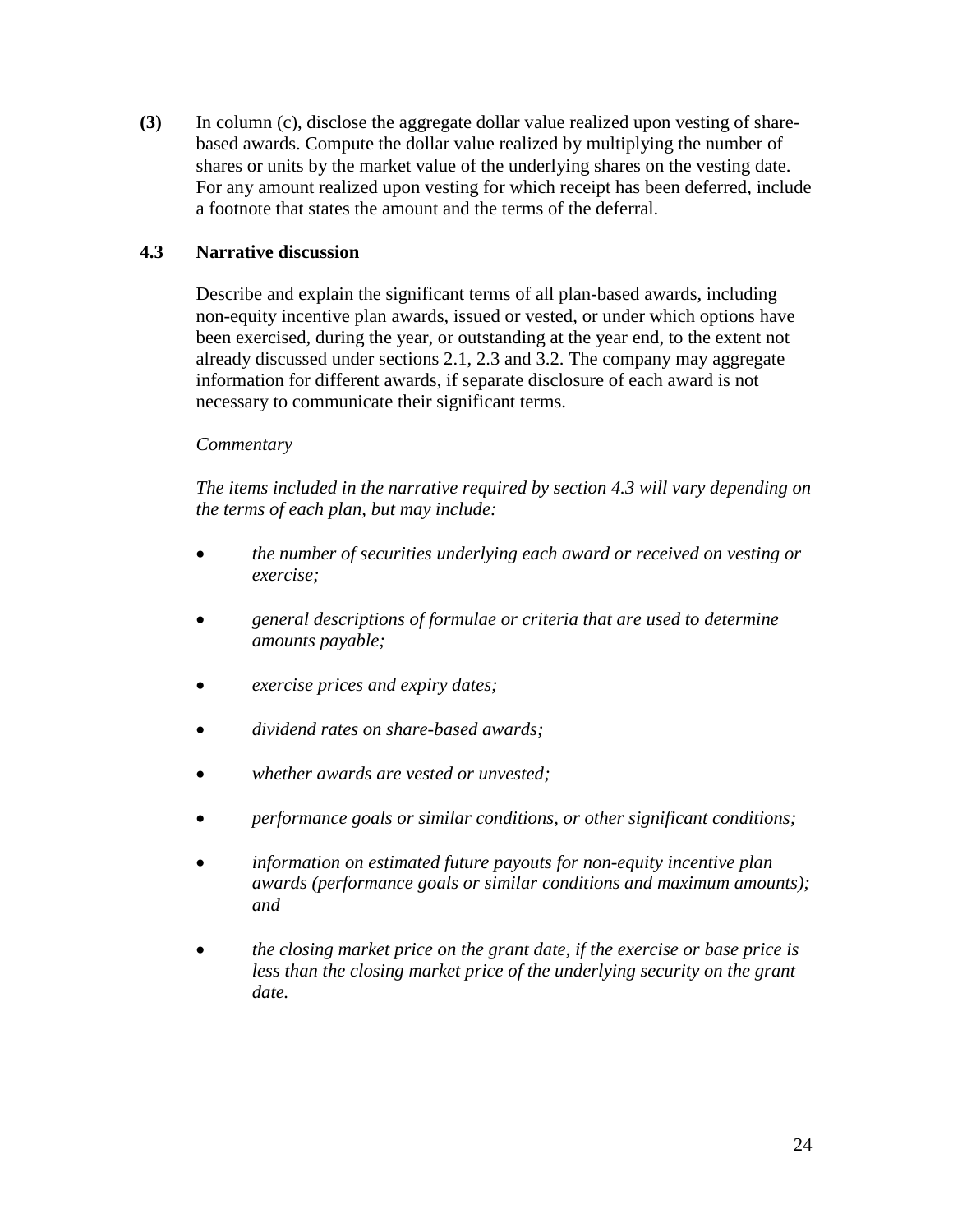## **ITEM 5 – PENSION PLAN BENEFITS**

## **5.1 Defined benefit plans table**

**(1)** Complete this table for all pension plans that provide for payments or benefits at, following, or in connection with retirement, excluding defined contribution plans. For all disclosure in this table, use the same assumptions and methods used for financial statement reporting purposes under the accounting principles used to prepare the company's financial statements, as permitted by National Instrument 52-107 *Acceptable Accounting Principles and Auditing Standards*.

| <b>Name</b><br>(a) | <b>Number</b><br>of years<br>credited<br>service<br>$(\#)$<br>(b) | <b>Annual benefits</b><br>payable<br>\$)<br>(c) |                         | <b>Opening</b><br>present<br>value of<br>defined<br>benefit<br>obligation<br>\$) | Compensatory<br>change<br>\$)<br>(e) | Non-<br>compensatory<br>change<br>\$)<br>(f) | <b>Closing</b><br>present<br>value of<br>defined<br>benefit<br>obligation<br>\$) |
|--------------------|-------------------------------------------------------------------|-------------------------------------------------|-------------------------|----------------------------------------------------------------------------------|--------------------------------------|----------------------------------------------|----------------------------------------------------------------------------------|
|                    |                                                                   | At<br>year<br>end<br>(c1)                       | At<br>age<br>65<br>(c2) | (d)                                                                              |                                      |                                              | (g)                                                                              |
| <b>CEO</b>         |                                                                   |                                                 |                         |                                                                                  |                                      |                                              |                                                                                  |
| <b>CFO</b>         |                                                                   |                                                 |                         |                                                                                  |                                      |                                              |                                                                                  |
| A                  |                                                                   |                                                 |                         |                                                                                  |                                      |                                              |                                                                                  |
| $\, {\bf B}$       |                                                                   |                                                 |                         |                                                                                  |                                      |                                              |                                                                                  |
| $\mathbf C$        |                                                                   |                                                 |                         |                                                                                  |                                      |                                              |                                                                                  |

- **(2)** In columns (b) and (c), the disclosure must be as of the end of the company's most recently completed financial year. In columns (d) through (g), the disclosure must be as of the reporting date used in the company's audited annual financial statements for the most recently completed financial year.
- **(3)** In column (b), disclose the number of years of service credited to an NEO under the plan. If the number of years of credited service in any plan is different from the NEO's number of actual years of service with the company, include a footnote that states the amount of the difference and any resulting benefit augmentation, such as the number of additional years the NEO received.
- **(4)** In column (c), disclose
	- (a) the annual lifetime benefit payable at the end of the most recently completed financial year in column (c1) based on years of credited service reported in column (b) and actual pensionable earnings as at the end of the most recently completed financial year. For the purposes of this calculation, the company must assume that the NEO is eligible to receive payments or benefits at year end, and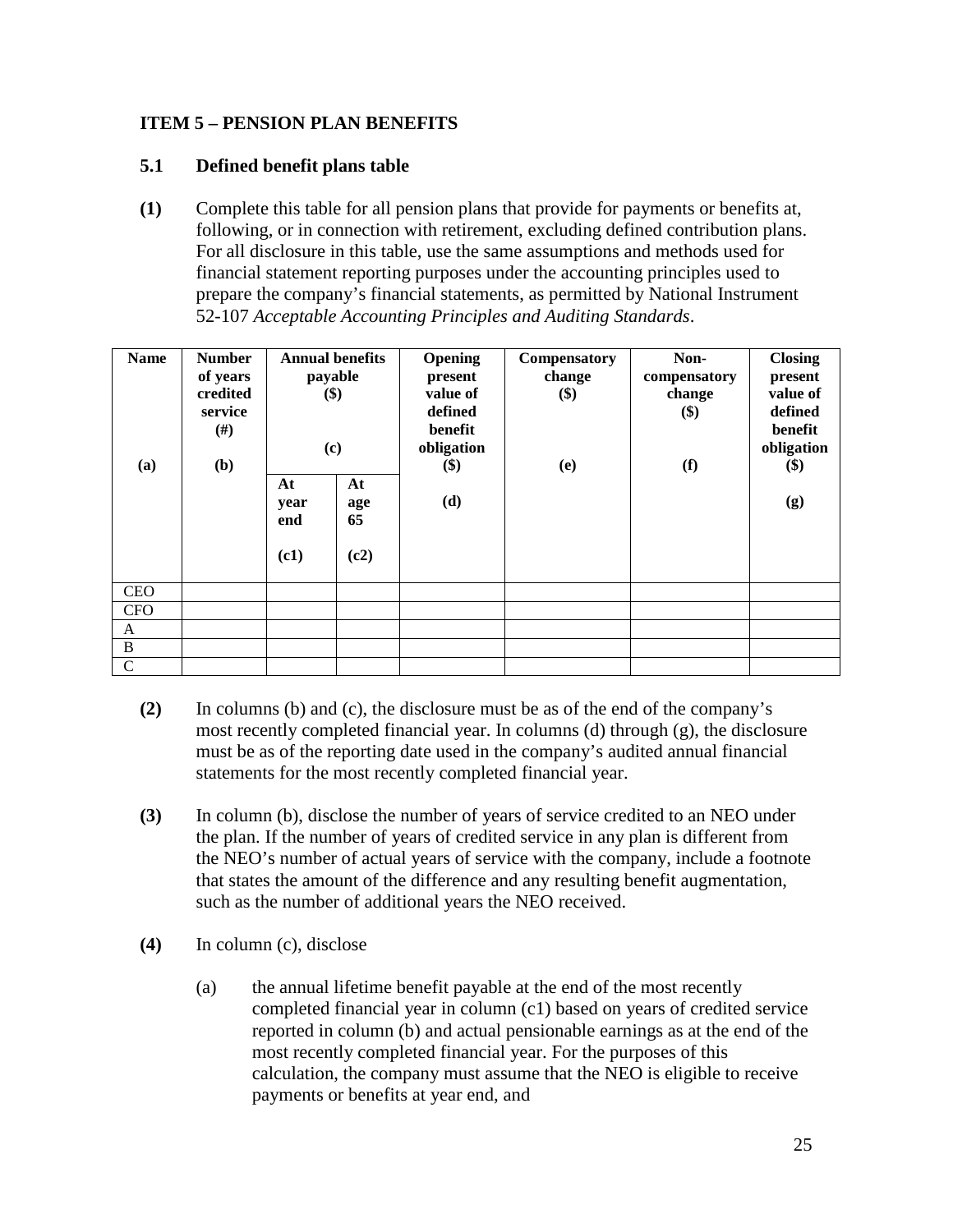(b) the annual lifetime benefit payable at age  $65$  in column (c2) based on years of credited service as of age 65 and actual pensionable earnings through the end of the most recently completed financial year, as per column (c1).

#### *Commentary*

*For the purposes of quantifying the annual lifetime benefit payable at the end of the most recently completed financial year in column (c1), the company may calculate the annual lifetime benefit payable as follows:*

*annual benefits payable at the presumed years of credited service at year end retirement age used to calculate the closing present value of the defined benefit obligation years of credited service at the presumed retirement age*

*The company may calculate the annual lifetime benefit payable in accordance with another formula if the company reasonably believes that it produces a more meaningful calculation of the annual lifetime benefit payable at year end.*

- **(5)** In column (d), disclose the present value of the defined benefit obligation at the start of the most recently completed financial year.
- **(6)** In column (e), disclose the compensatory change in the present value of the defined benefit obligation for the most recently completed financial year. This includes service cost net of employee contributions plus plan changes and differences between actual and estimated earnings, and any additional changes that have retroactive impact, including, for greater certainty, a change in valuation assumptions as a consequence of an amendment to benefit terms.

Disclose the valuation method and all significant assumptions the company applied in quantifying the closing present value of the defined benefit obligation. The company may satisfy all or part of this disclosure by referring to the disclosure of assumptions in its financial statements, footnotes to the financial statements or discussion in its management's discussion and analysis.

**(7)** In column (f), disclose the non-compensatory changes in the present value of the defined benefit obligation for the company's most recently completed financial year. Include all items that are not compensatory, such as changes in assumptions other than those already included in column (e) because they were made as a consequence of an amendment to benefit terms, employee contributions and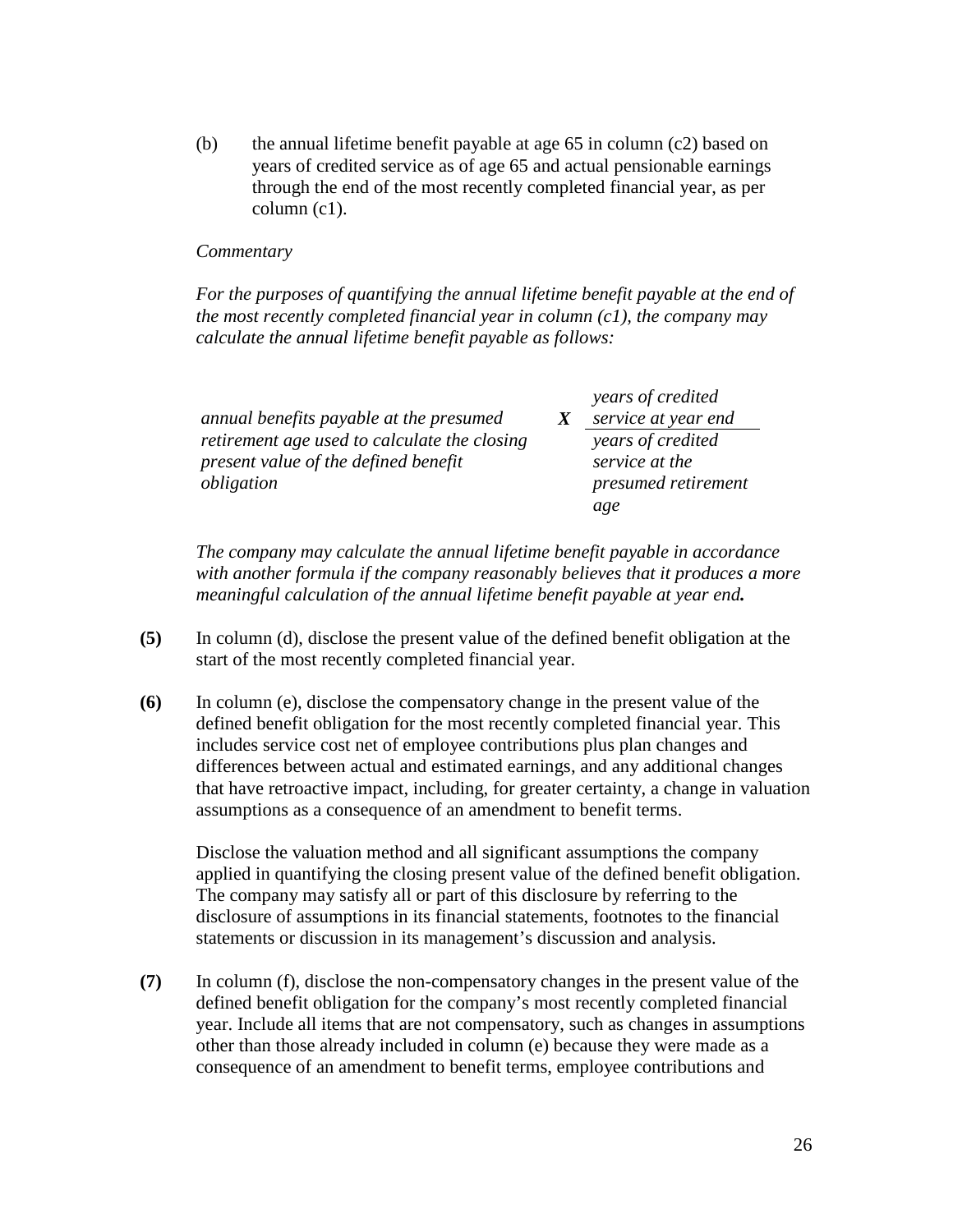interest on the present value of the defined benefit obligation at the start of the most recently completed financial year.

**(8)** In column (g), disclose the present value of the defined benefit obligation at the end of the most recently completed financial year.

## **5.2 Defined contribution plans table**

**(1)** Complete this table for all pension plans that provide for payments or benefits at, following or in connection with retirement, excluding defined benefit plans. For all disclosure in this table, use the same assumptions and methods used for financial statement reporting purposes under the accounting principles used to prepare the company's financial statements, as permitted by National Instrument 52-107 *Acceptable Accounting Principles and Auditing Standards*.

| <b>Name</b> | <b>Accumulated value</b><br>at start of year<br>(\$) | Compensatory<br>(\$) | Accumulated value at year<br>end<br>\$) |
|-------------|------------------------------------------------------|----------------------|-----------------------------------------|
| (a)         | (b)                                                  | (c)                  | (d)                                     |
| <b>CEO</b>  |                                                      |                      |                                         |
| <b>CFO</b>  |                                                      |                      |                                         |
| A           |                                                      |                      |                                         |
| B           |                                                      |                      |                                         |
| $\Gamma$    |                                                      |                      |                                         |

- **(2)** In column (c), disclose the employer contribution and above-market or preferential earnings credited on employer and employee contributions. Abovemarket or preferential earnings applies to non-registered plans and means a rate greater than the rate ordinarily paid by the company or its subsidiary on securities or other obligations having the same or similar features issued to third parties.
- **(3)** [Repealed]
- **(4)** In column (d), disclose the accumulated value at the end of the most recently completed financial year.

## *Commentary*

*1. For pension plans that provide the maximum of: (i) the value of a defined benefit pension; and (ii) the accumulated value of a defined contribution pension, companies should disclose the global value of the pension plan in the defined benefit plans table under section 5.1.*

*For pension plans that provide the sum of a defined benefit component and a defined contribution component, companies should disclose the respective components of the pension plan. The defined benefit component*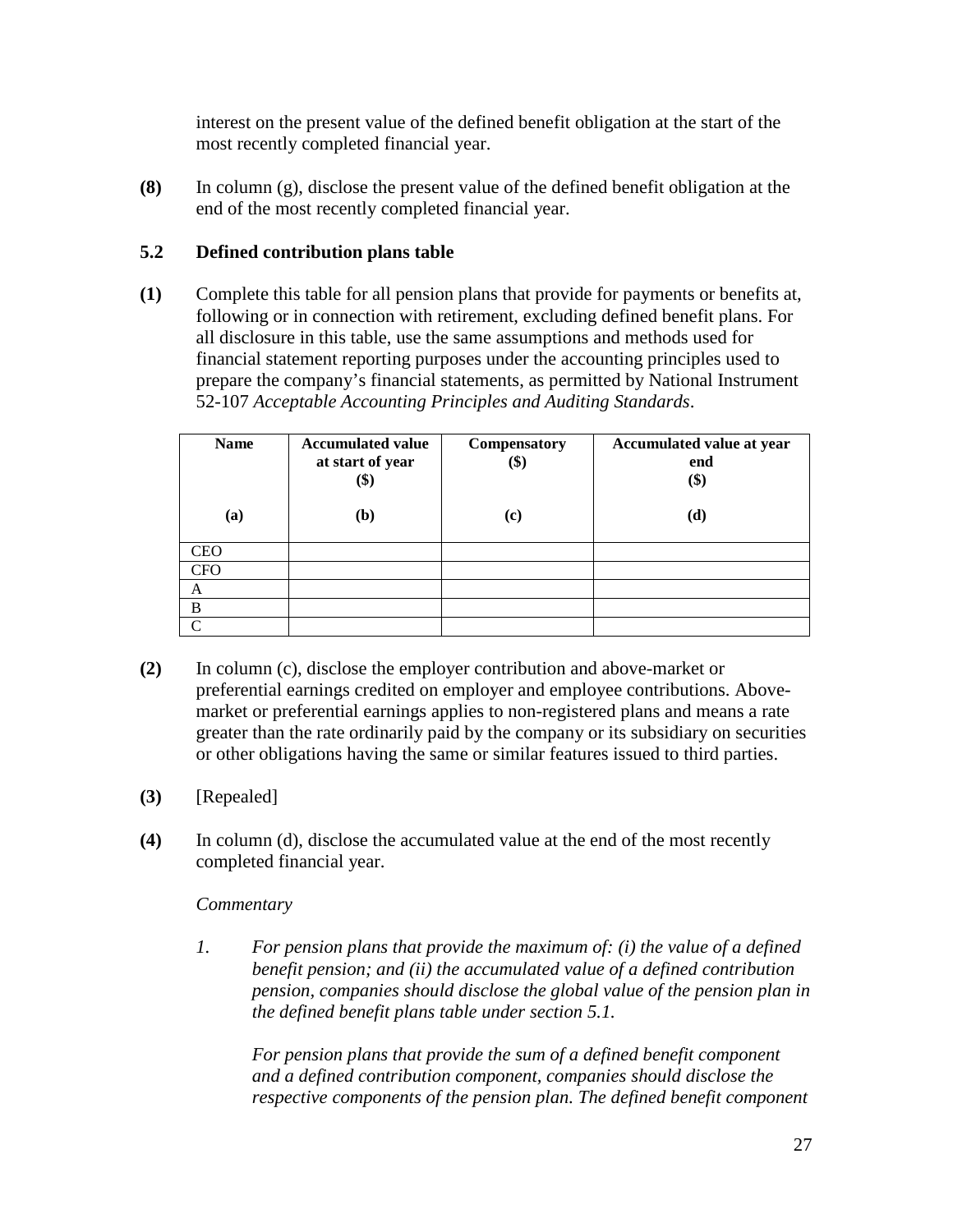*should be disclosed in the defined benefit plans table under section 5.1 and the defined contribution component should be disclosed in the defined contribution plans table under section 5.2.* 

*2. Any contributions by the company or a subsidiary of the company to a personal savings plan like a registered retirement savings plan made on behalf of the NEO must still be disclosed in column (h) of the summary compensation table, as required by paragraph 3.1(10)(i).*

## **5.3 Narrative discussion**

Describe and explain for each retirement plan in which an NEO participates, any significant factors necessary to understand the information disclosed in the defined benefit plan table in section 5.1 and the defined contribution plan table in section 5.2.

## *Commentary*

*Significant factors described in the narrative required by section 5.3 will vary, but may include:*

- *the significant terms and conditions of payments and benefits available under the plan, including the plan's normal and early retirement payment, benefit formula, contribution formula, calculation of interest credited under the defined contribution plan and eligibility standards;*
- *provisions for early retirement, if applicable, including the name of the NEO and the plan, the early retirement payment and benefit formula and eligibility standards. Early retirement means retirement before the normal retirement age as defined in the plan or otherwise available under the plan;*
- *the specific elements of compensation (e.g., salary, bonus) included in applying the payment and benefit formula. If a company provides this information, identify each element separately; and*
- *company policies on topics such as granting extra years of credited service, including an explanation of who these arrangements relate to and why they are considered appropriate.*

## **5.4 Deferred compensation plans**

Describe the significant terms of any deferred compensation plan relating to each NEO, including: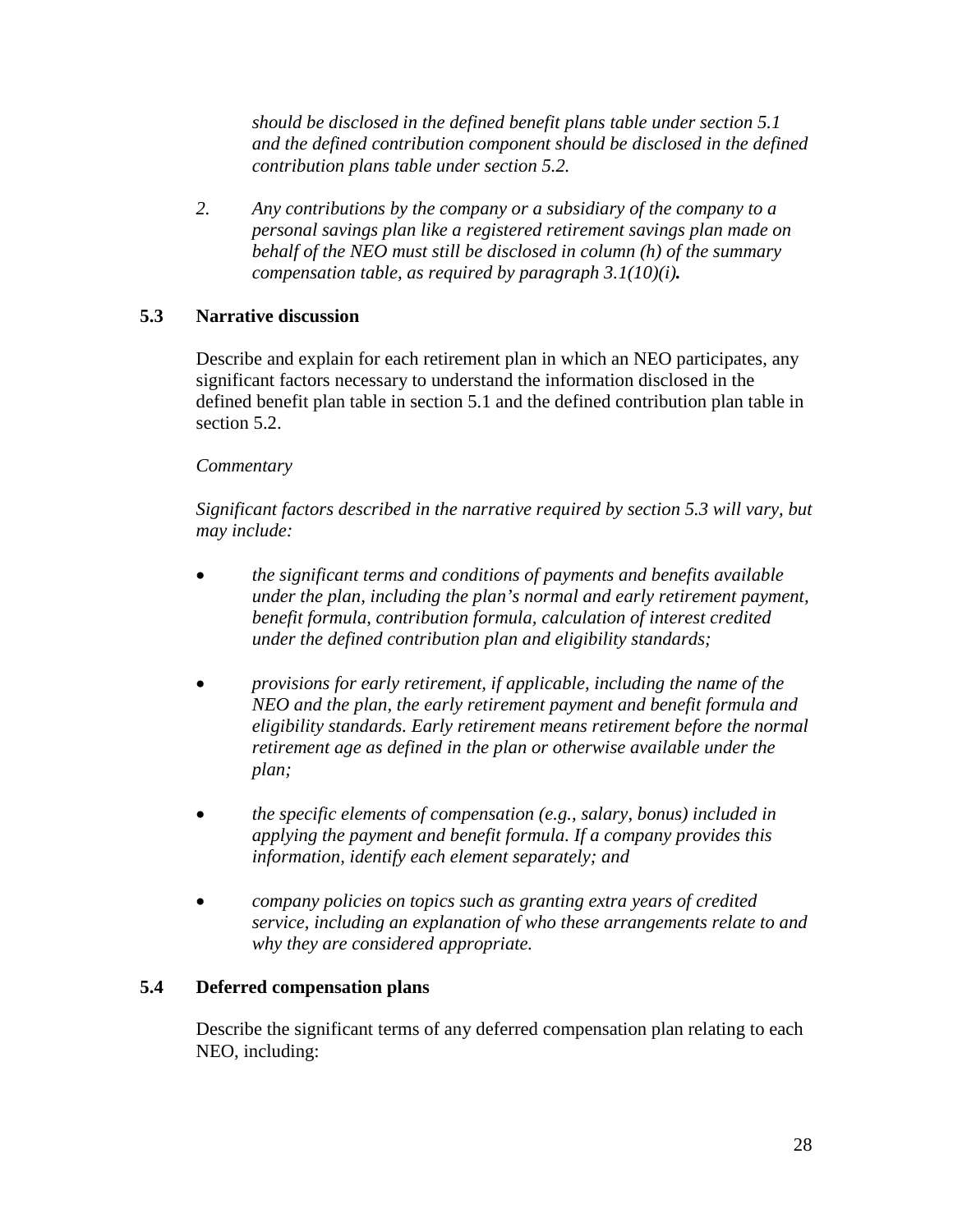- (a) the types of compensation that can be deferred and any limitations on the extent to which deferral is permitted (by percentage of compensation or otherwise);
- (b) significant terms of payouts, withdrawals and other distributions; and
- (c) measures for calculating interest or other earnings, how and when these measures may be changed, and whether an NEO or the company chose these measures. Quantify these measures wherever possible.

## **ITEM 6 – TERMINATION AND CHANGE OF CONTROL BENEFITS**

## **6.1 Termination and change of control benefits**

- **(1)** For each contract, agreement, plan or arrangement that provides for payments to an NEO at, following or in connection with any termination (whether voluntary, involuntary or constructive), resignation, retirement, a change in control of the company or a change in an NEO's responsibilities, describe, explain, and where appropriate, quantify the following items:
	- (a) the circumstances that trigger payments or the provision of other benefits, including perquisites and pension plan benefits;
	- (b) the estimated incremental payments, payables, and benefits that are triggered by, or result from, each circumstance, including timing, duration and who provides the payments and benefits;
	- (c) how the payment and benefit levels are determined under the various circumstances that trigger payments or provision of benefits;
	- (d) any significant conditions or obligations that apply to receiving payments or benefits. This includes but is not limited to, non-compete, nonsolicitation, non-disparagement or confidentiality agreements. Include the term of these agreements and provisions for waiver or breach; and
	- (e) any other significant factors for each written contract, agreement, plan or arrangement.
- **(2)** Disclose the estimated incremental payments, payables, and benefits even if it is uncertain what amounts might be paid in given circumstances under the various plans and arrangements, assuming that the triggering event took place on the last business day of the company's most recently completed financial year. For valuing share-based awards or option-based awards, use the closing market price of the company's securities on that date.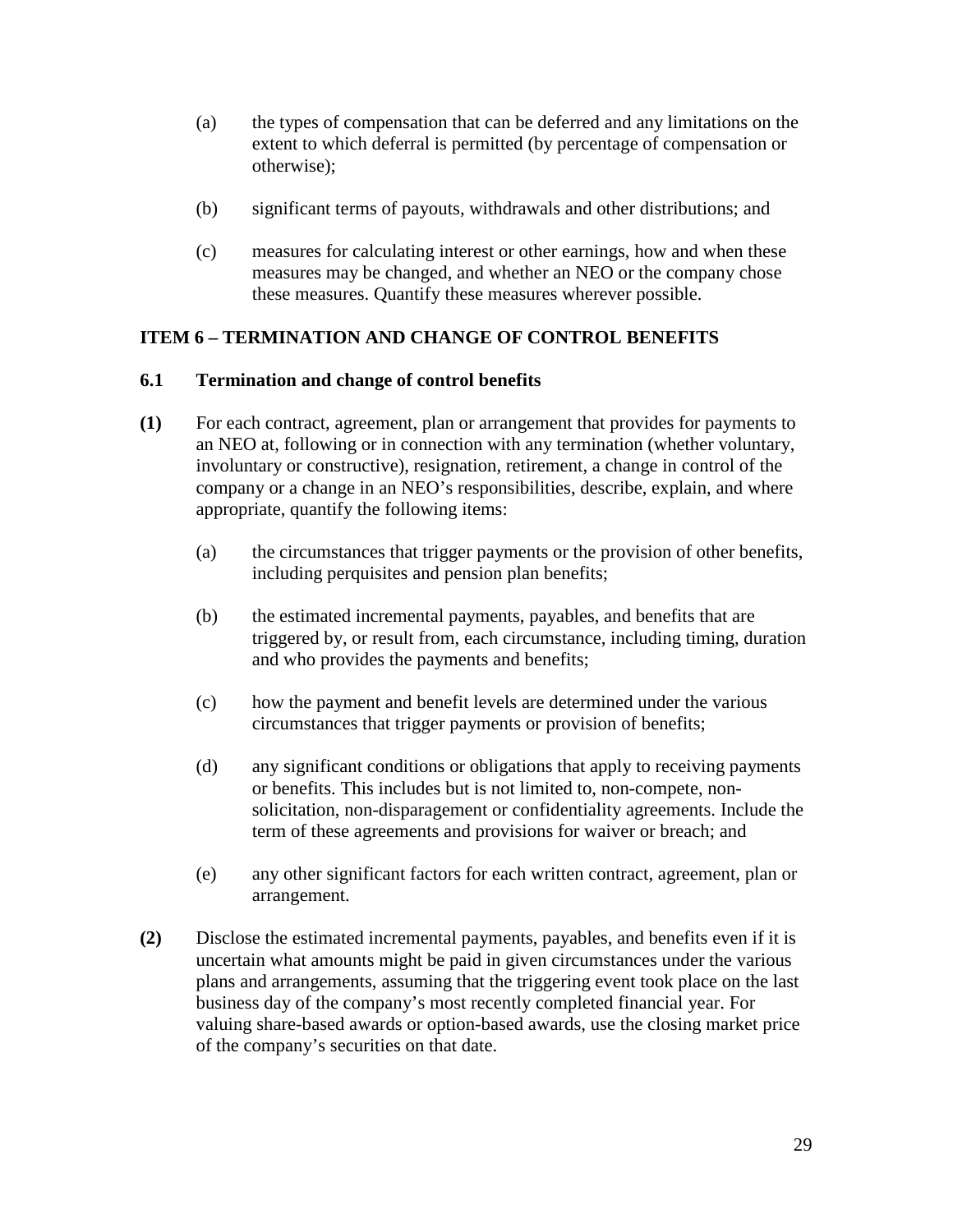If the company is unsure about the provision or amount of payments or benefits, make a reasonable estimate (or a reasonable estimate of the range of amounts) and disclose the significant assumptions underlying these estimates.

- **(3)** Despite subsection (1), the company is not required to disclose the following:
	- (a) Perquisites and other personal benefits if the aggregate of this compensation is less than \$50,000. State the individual perquisites and personal benefits as required by paragraph 3.1(10)(a).
	- (b) Information about possible termination scenarios for an NEO whose employment terminated in the past year. The company must only disclose the consequences of the actual termination.
	- (c) Information in respect of a scenario described in subsection (1) if there will be no incremental payments, payables, and benefits that are triggered by, or result from, that scenario.

## *Commentary*

- *1. Subsection (1) does not require the company to disclose notice of termination without cause, or compensation in lieu thereof, which are implied as a term of an employment contract under common law or civil law.*
- *2. Item 6 applies to changes of control regardless of whether the change of control results in termination of employment.*
- *3. Generally, there will be no incremental payments, payables, and benefits that are triggered by, or result from, a scenario described in subsection (1) for compensation that has been reported in the summary compensation table for the most recently completed financial year or for a financial year before the most recently completed financial year.*

*If the vesting or payout of the previously reported compensation is accelerated, or a performance goal or similar condition in respect of the previously reported compensation is waived, as a result of a scenario described in subsection (1), the incremental payments, payables, and benefits should include the value of the accelerated benefit or of the waiver of the performance goal or similar condition.* 

*4. A company may disclose estimated incremental payments, payables and benefits that are triggered by, or result from, a scenario described in subsection (1), in a tabular format.*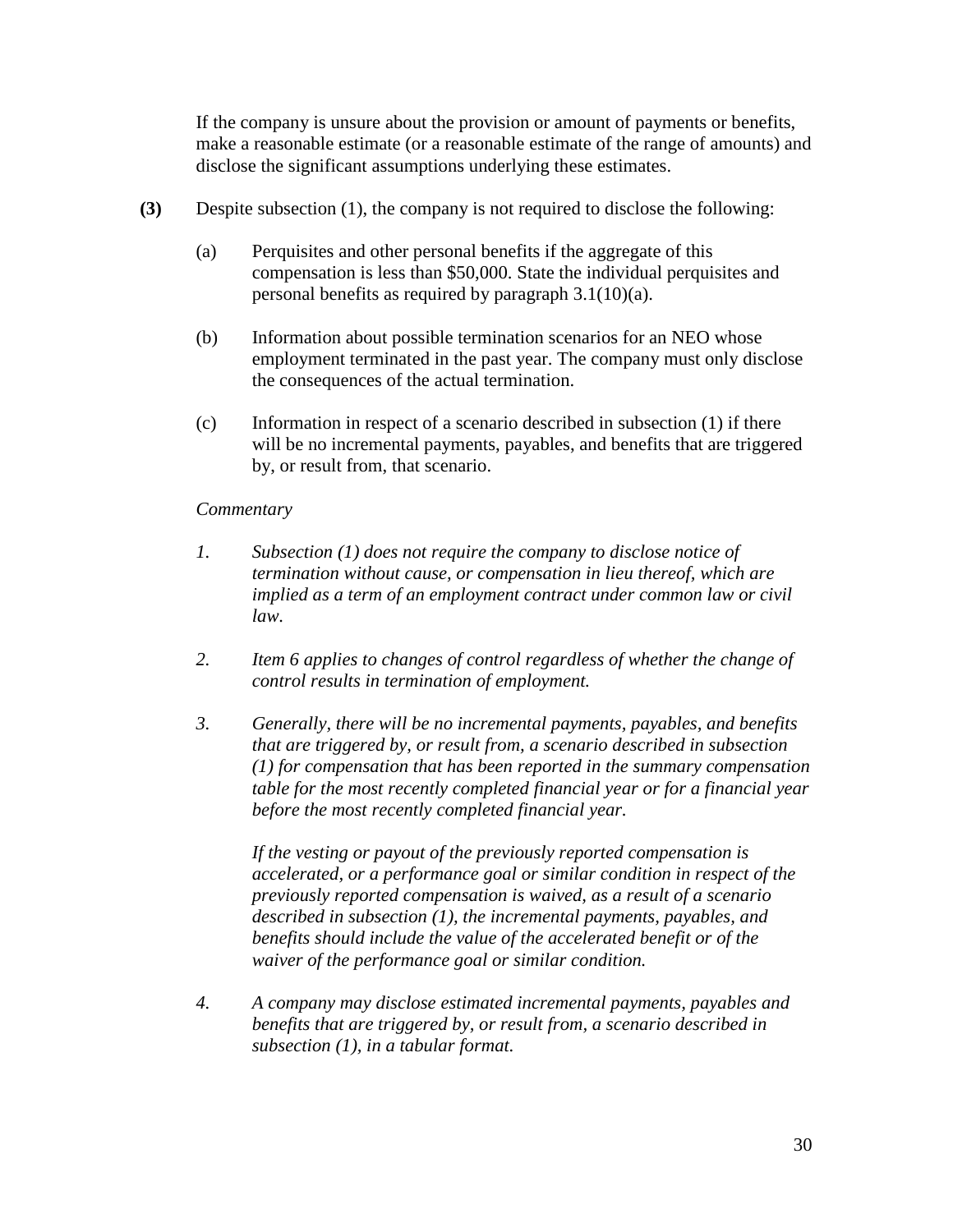## **ITEM 7 – DIRECTOR COMPENSATION**

## **7.1 Director compensation table**

**(1)** Complete this table for all amounts of compensation provided to the directors for the company's most recently completed financial year.

| <b>Name</b> | Fees<br>earned<br>\$) | <b>Share-</b><br>based<br>awards<br>\$) | Option-<br>based<br>awards<br>\$) | Non-equity<br>incentive plan<br>compensation<br>\$) | <b>Pension</b><br>value $(\$)$ | All other<br>compensation<br>\$) | <b>Total</b><br>\$) |
|-------------|-----------------------|-----------------------------------------|-----------------------------------|-----------------------------------------------------|--------------------------------|----------------------------------|---------------------|
| (a)         | (b)                   | (c)                                     | (d)                               | (e)                                                 | (f)                            | $\left( \mathbf{g} \right)$      | (h)                 |
| A           |                       |                                         |                                   |                                                     |                                |                                  |                     |
| B           |                       |                                         |                                   |                                                     |                                |                                  |                     |
| $\mathbf C$ |                       |                                         |                                   |                                                     |                                |                                  |                     |
| D           |                       |                                         |                                   |                                                     |                                |                                  |                     |
| E           |                       |                                         |                                   |                                                     |                                |                                  |                     |

- **(2)** All forms of compensation must be included in this table.
- **(3)** Complete each column in the manner required for the corresponding column in the summary compensation table in section 3.1, in accordance with the requirements of Item 3, as supplemented by the commentary to Item 3, except as follows:
	- (a) In column (a), do not include a director who is also an NEO if his or her compensation for service as a director is fully reflected in the summary compensation table and elsewhere in this form. If an NEO is also a director who receives compensation for his or her services as a director, reflect the director compensation in the summary compensation table required by section 3.1 and provide a footnote to this table indicating that the relevant disclosure has been provided under section 3.4.
	- (b) In column (b), include all fees awarded, earned, paid, or payable in cash for services as a director, including annual retainer fees, committee, chair, and meeting fees.
	- (c) In column (g), include all compensation paid, payable, awarded, granted, given, or otherwise provided, directly or indirectly, by the company, or a subsidiary of the company, to a director in any capacity, under any other arrangement. This includes, for greater certainty, all plan and non-plan compensation, direct and indirect pay, remuneration, economic or financial award, reward, benefit, gift or perquisite paid, payable, awarded, granted, given, or otherwise provided to the director for services provided, directly or indirectly, to the company or a subsidiary of the company. In a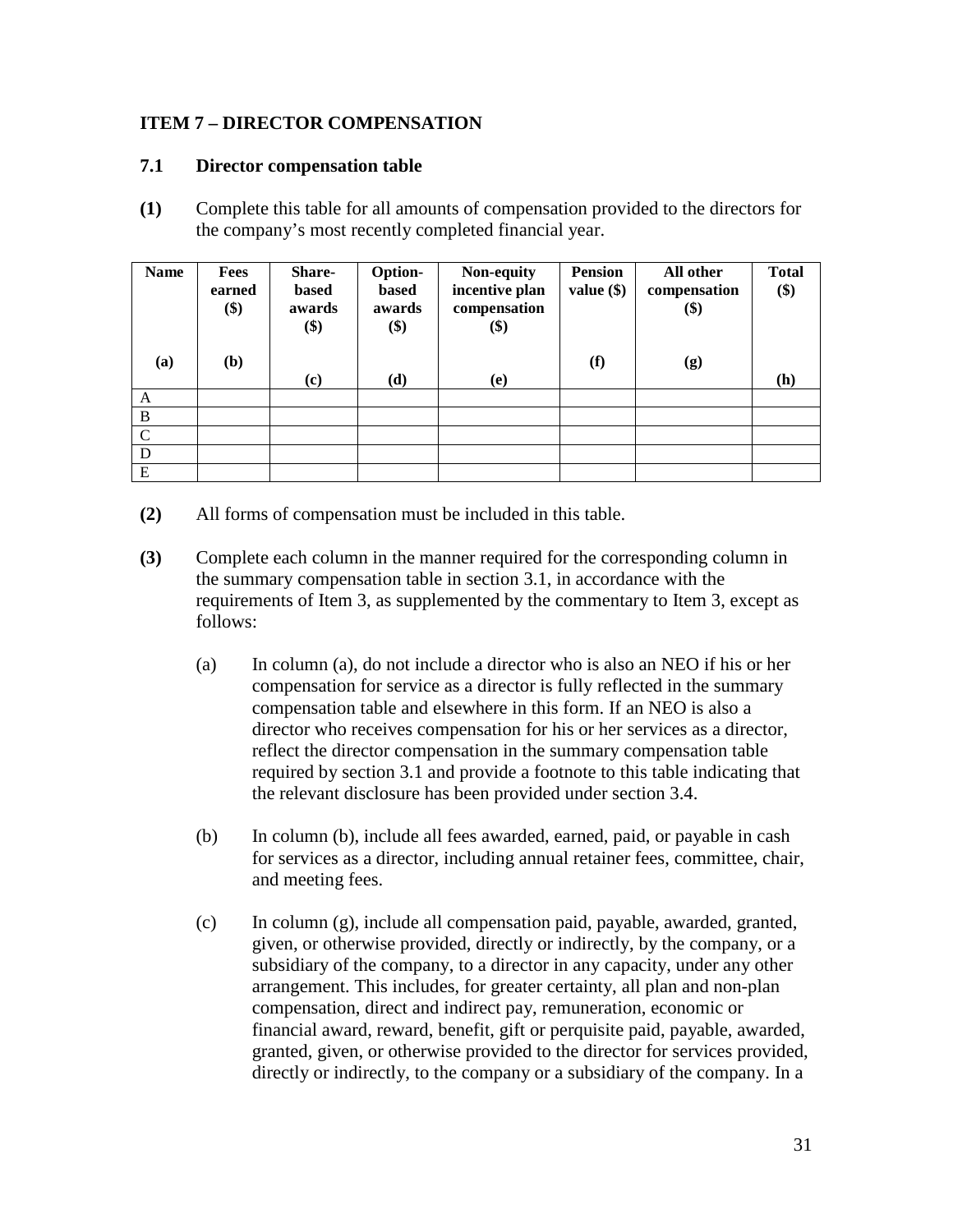footnote to the table, disclose these amounts and describe the nature of the services provided by the director that are associated with these amounts.

(d) In column (g), include programs where the company agrees to make donations to one or more charitable institutions in a director's name, payable currently or upon a designated event such as the retirement or death of the director. Include a footnote to the table disclosing the total dollar amount payable under the program.

## **7.2 Narrative discussion**

Describe and explain any factors necessary to understand the director compensation disclosed in section 7.1.

#### *Commentary*

*Significant factors described in the narrative required by section 7.2 will vary, but may include:*

- *disclosure for each director who served in that capacity for any part of the most recently completed financial year;*
- *standard compensation arrangements, such as fees for retainer, committee service, service as chair of the board or a committee, and meeting attendance;*
- *any compensation arrangements for a director that are different from the standard arrangements, including the name of the director and a description of the terms of the arrangement; and*
- *any matters discussed in the compensation discussion and analysis that do not apply to directors in the same way that they apply to NEOs such as practices for granting option-based awards.*

## **7.3 Share-based awards, option-based awards and non-equity incentive plan compensation**

Provide the same disclosure for directors that is required under Item 4 for NEOs.

## **ITEM 8 – COMPANIES REPORTING IN THE UNITED STATES**

#### **8.1 Companies reporting in the United States**

**(1)** Except as provided in subsection (2), SEC issuers may satisfy the requirements of this form by providing the information they are required to disclose in the United